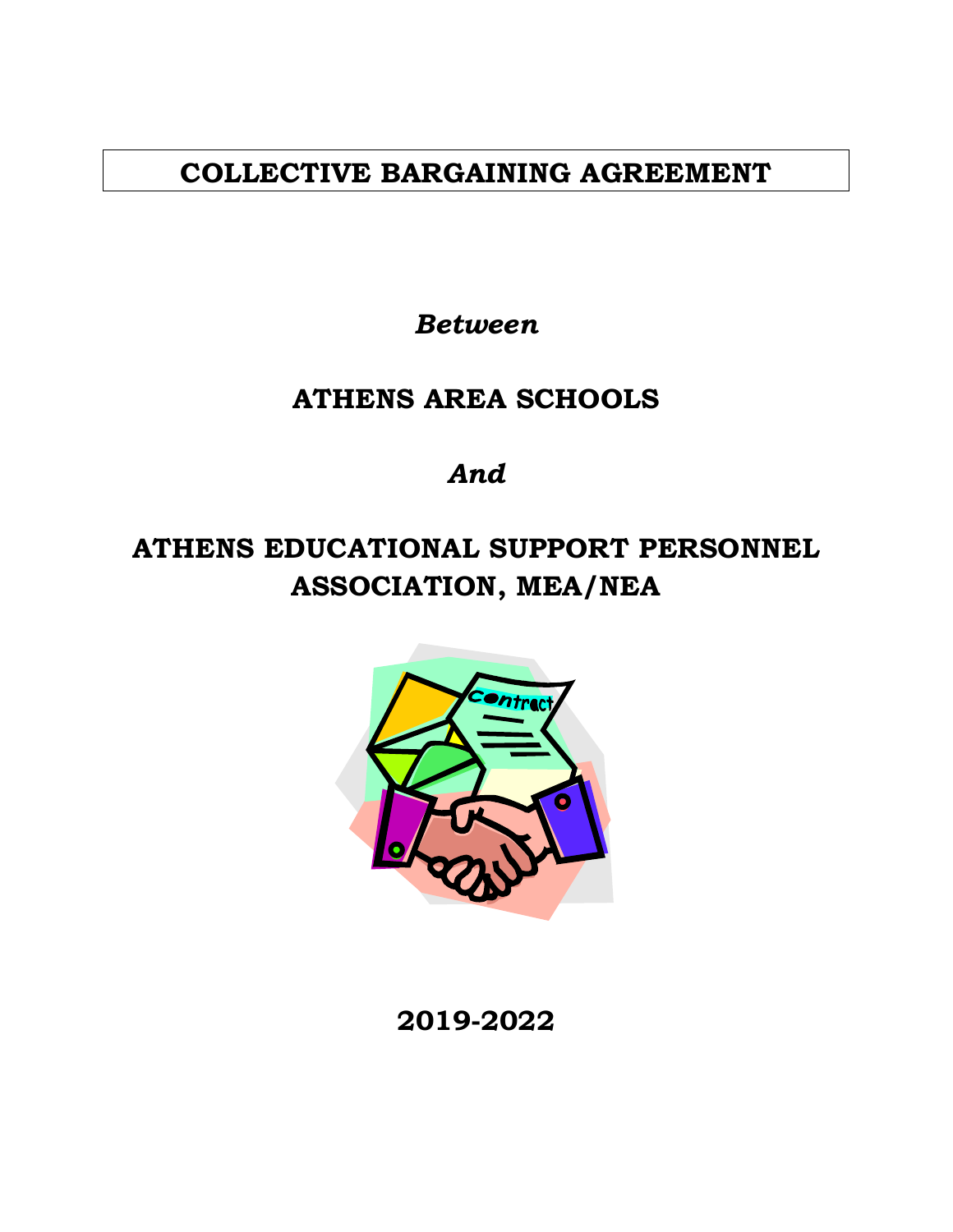## **TABLE OF CONTENTS**

# Page No.

| <b>ARTICLE I</b>    |                                                 |  |
|---------------------|-------------------------------------------------|--|
| <b>ARTICLE II</b>   |                                                 |  |
| <b>ARTICLE III</b>  |                                                 |  |
| <b>ARTICLE IV</b>   |                                                 |  |
| <b>ARTICLE V</b>    |                                                 |  |
| <b>ARTICLE VI</b>   |                                                 |  |
| <b>ARTICLE VII</b>  |                                                 |  |
| <b>ARTICLE VIII</b> |                                                 |  |
| <b>ARTICLE IX</b>   | LEAVES, VACATIONS, HOLIDAYS, SCHOOL CLOSINGS 11 |  |
| <b>ARTICLE X</b>    |                                                 |  |
| <b>ARTICLE XI</b>   |                                                 |  |
| <b>ARTICLE XII</b>  |                                                 |  |
| <b>ARTICLE XIII</b> |                                                 |  |
| <b>ARTICLE XIV</b>  |                                                 |  |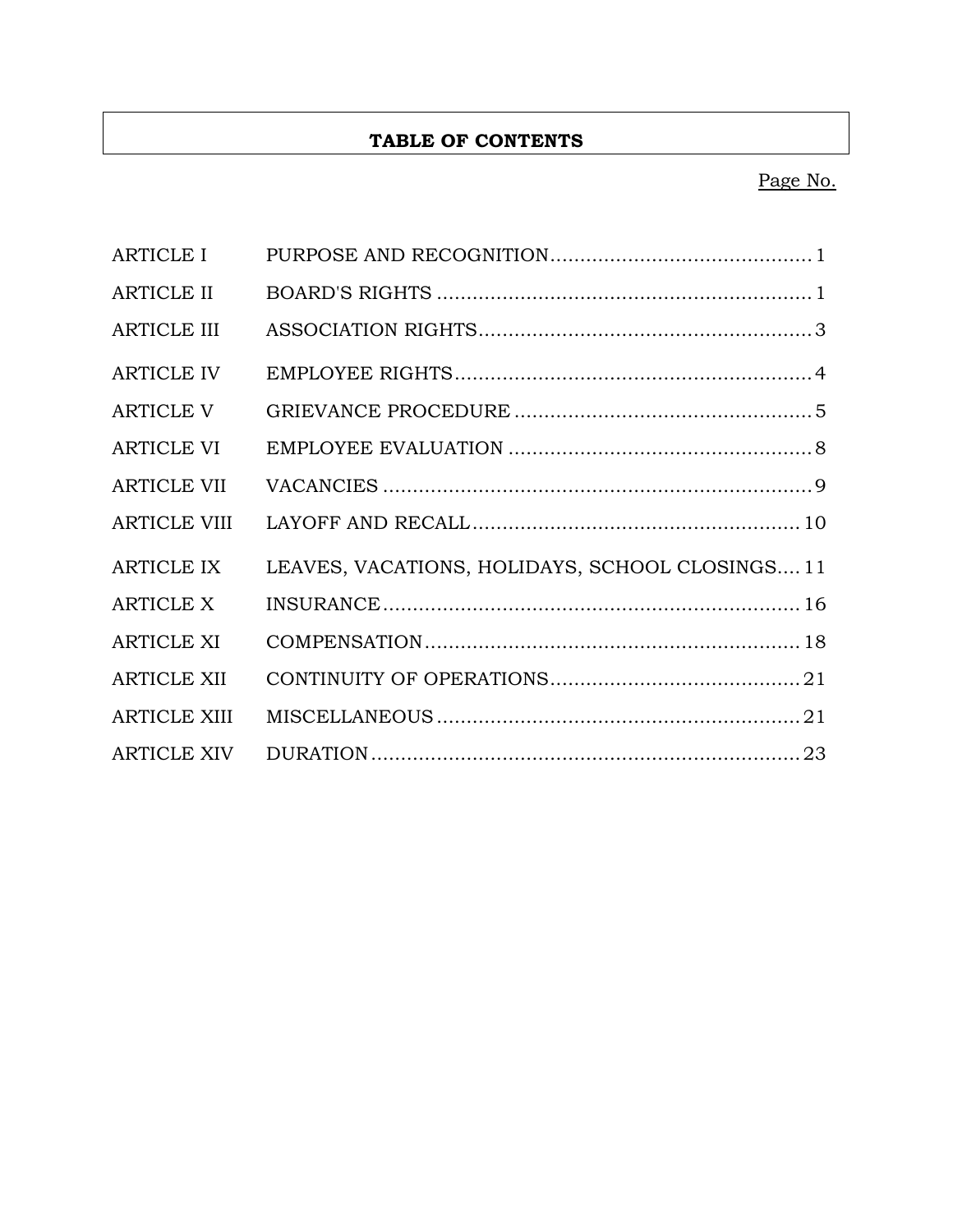#### **COLLECTIVE BARGAINING AGREEMENT**

THIS AGREEMENT made as of the date hereinafter set forth by and between Athens Area Schools, Branch, Calhoun, Kalamazoo and St. Joseph Counties, Michigan, acting by and through its Board of Education (hereinafter called the "Board") and Athens Educational Support Personnel Association, MEA/NEA (hereinafter called "AESPA").

WITNESSETH:

#### **ARTICLE I PURPOSE AND RECOGNITION**

- A. Purpose. The general purpose of this Agreement is to set forth the terms and conditions of employment for the members of the bargaining unit and to promote orderly and peaceful labor relations for the benefit of the students, the public, the Board, the employees, and the bargaining representatives.
- B. Recognition. The Board recognizes AESPE is the sole and exclusive collective bargaining representative for all secretarial-clerical employees, food service employees, and aide-paraprofessional employees, and health paraprofessional employees, excluding supervisors, business operations manager, office operations manager, assistant business operations manager, food service operations manager, employees working only as noon hour supervisors and senior secretary.

#### **ARTICLE II BOARD'S RIGHTS**

The Board retains all rights, powers and authority vested in it by the laws and constitution of Michigan and the United States. All policies of the Board of Education on behalf of the Board as stated in Board of Education Policies, Board of Education minutes, or as set forth in any manner whatsoever, or powers which heretofore have been properly exercised by it, shall remain unaffected by this Agreement and in full force and effect, unless and until changed by the Board. Any additions thereto, subtractions there from or revisions thereof, as the same may be made by the Board from time to time, shall become and remain unaffected by this Agreement and in full force and effect unless changed by the Board. Not by way of limitation but by way of addition, the Board reserves unto itself all rights, powers and privileges inherent in it or conferred upon it from any source whatsoever, provided, however, that all of the foregoing including the establishment of policy being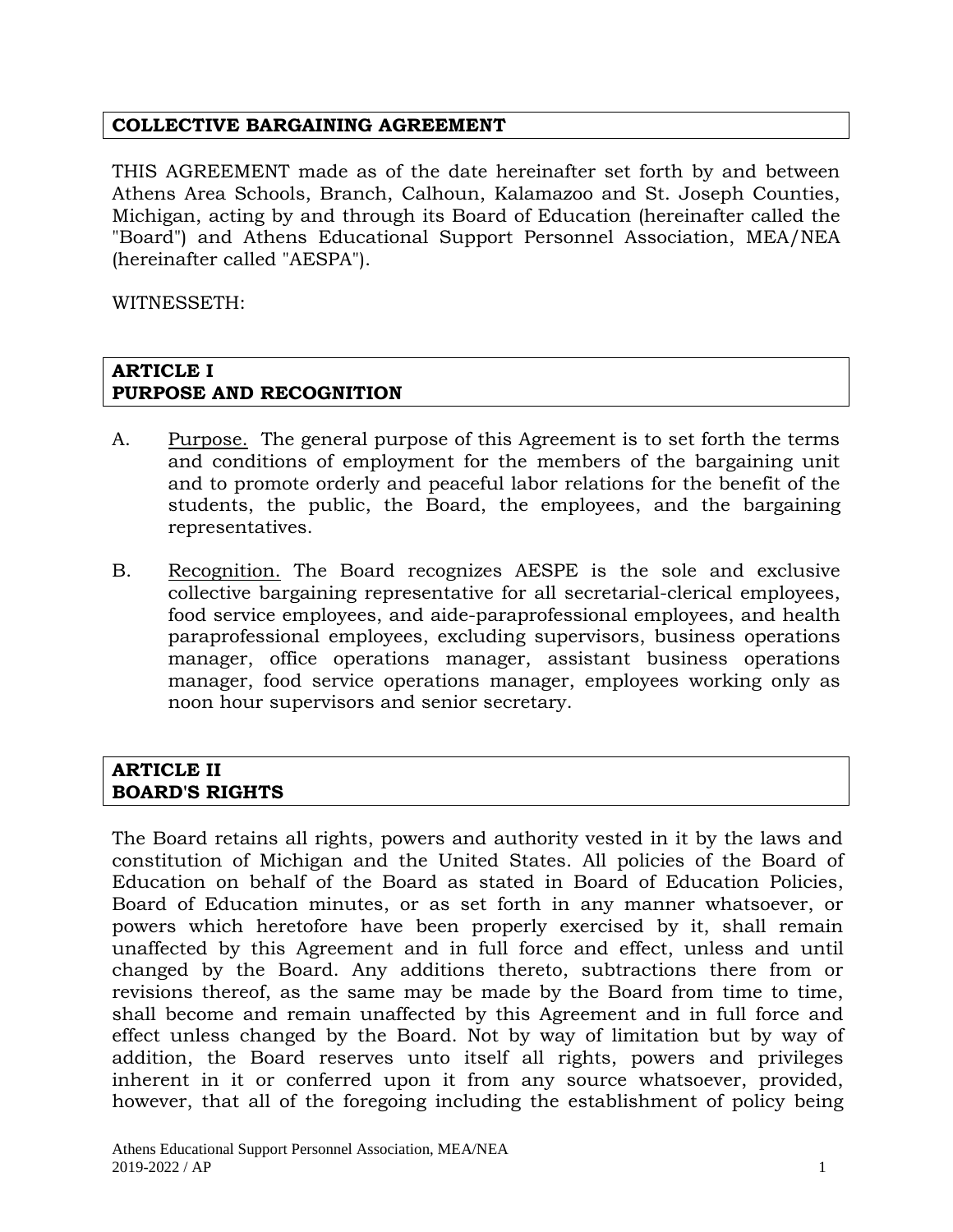manifestly recognized and intended to convey complete power in the Board shall nonetheless be limited but only as specifically limited by express provisions of this Agreement and under Act 379 of the Michigan Public Acts of 1965. Rights reserved exclusively herein by the Board which shall be exercised exclusively by the Board without prior negotiations with the Association either as to the taking of action under such rights or with respect to the consequence of such action during the term of this Agreement shall include by way of illustration and not by way of limitation, the right to:

- 1. Manage and control the school's business, the equipment, the operations and to direct the working forces.
- 2. Continue its rights and past practice of assignment and direction of work of all of its personnel, determine the number of shifts and hours of works and starting times and scheduling of all the foregoing, but not in conflict with the specific provisions of this Agreement, and the right to establish, modify or change any work or business hours or days.
- 3. The right to direct the working forces, including the right to hire, promote, suspend and discharge employees, transfer employees, assign work or extra duties to employees, determine the size of the work force and to lay off employees.
- 4. Determine the services, supplies and equipment necessary to continue its operations and to determine the methods, schedules and standards of operation, the means, methods, and processes of carrying on the work including the automation thereof or changes therein, the institution of new and/or improved methods or changes therein.
- 5. Adopt rules and regulations.
- 6. Determine the qualifications of employees.
- 7. Determine the location or relocation of its facilities, including the establishment or relocations of new schools, buildings, departments, divisions or subdivisions thereof and the relocation or closing of offices, departments, divisions or subdivisions, building or other facilities.
- 8. Determine the placement of operations, production, services, maintenance or distribution of work, and the source of materials and supplies.
- 9. Determine the financial policies, including all accounting procedures, and all matters pertaining to public relations.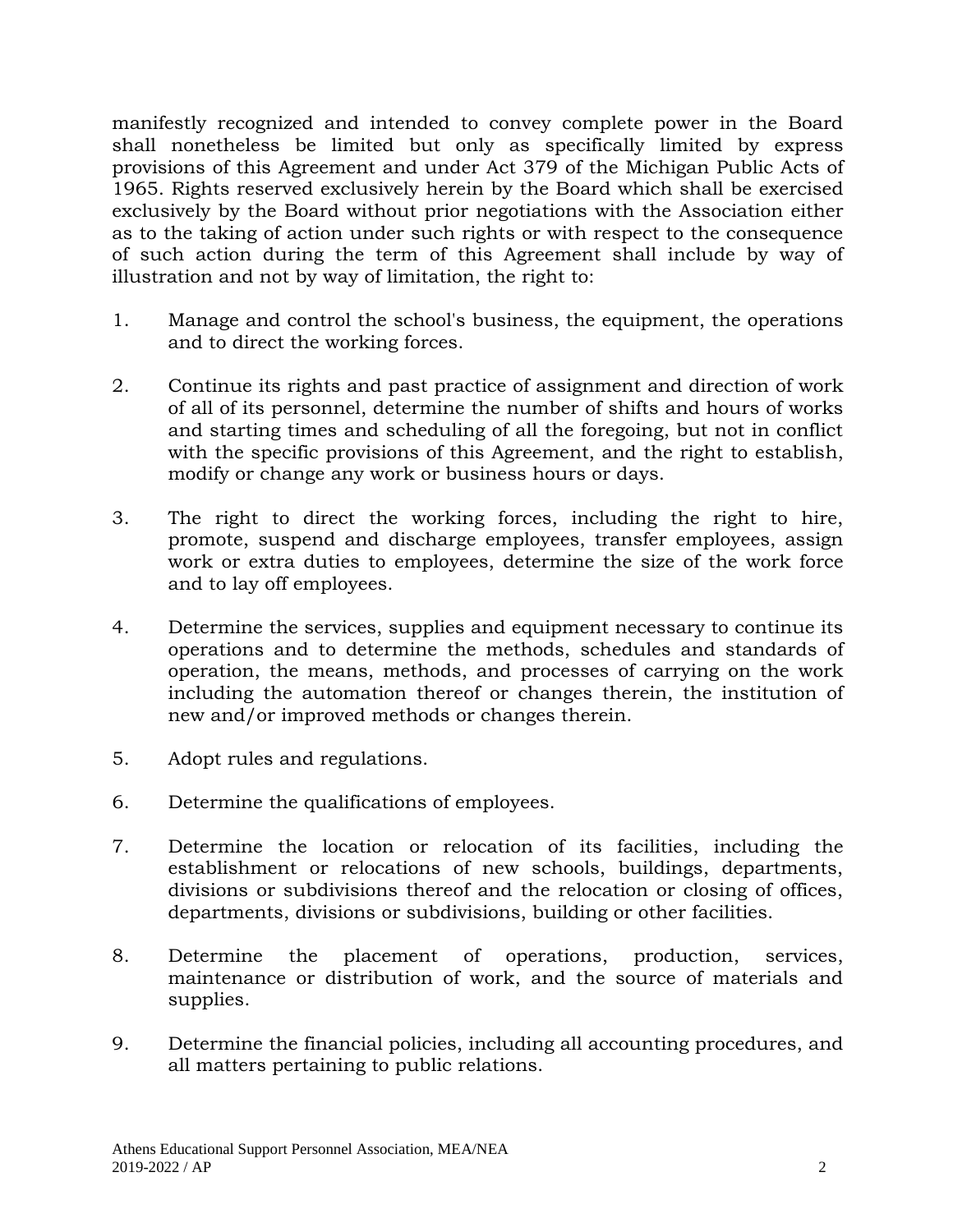- 10. Determine the size of the management organization, its functions, authority, amount of supervision and table of organization provided that the Employer shall not abridge any rights from employees as specifically provided for in this Agreement.
- 11. Determine the policy affecting the selection, testing, or training of employees providing such selection shall be based upon lawful criteria.

#### **ARTICLE III ASSOCIATION RIGHTS**

- A. The Association shall have the right to use school facilities at reasonable hours for the conduct of meetings of the Association, such use to be governed by policies adopted from time to time by the Board for the use of its facilities.
- B. Duly authorized representatives of the State and National levels of the Association shall be permitted to transact official Association business on school property provided that this shall not interfere with nor interrupt normal school operation. Said representatives shall report to the building office during normal working hours.
- C. A duly authorized representative of the Association may investigate formal grievances during working hours in such manner as to not interfere with the discharge of his employment duties or the discharge of the duties of any other employees.
- D. The Association shall have the right to the reasonable use of school equipment, such as; copiers and audio-visual equipment, provided that such use shall not interfere with the Board's use, shall not require the services of any non-bargaining unit employee and shall not be used by any employee in such manner as to interfere with the discharge of his employment duties or the discharge of the duties of any other employee. The Board shall be reimbursed by the Association for all supplies used and for any damage to equipment or facilities occasioned by its use.
- E. The Association shall have the right to post notices of its activities and matters of Association concern on existing employee bulletin boards, at least one of which is provided in each school building. The Association may use the district mail boxes for communications to members. No member shall be prevented from wearing insignia, pins or other identification of membership in the Association either on or off the premises.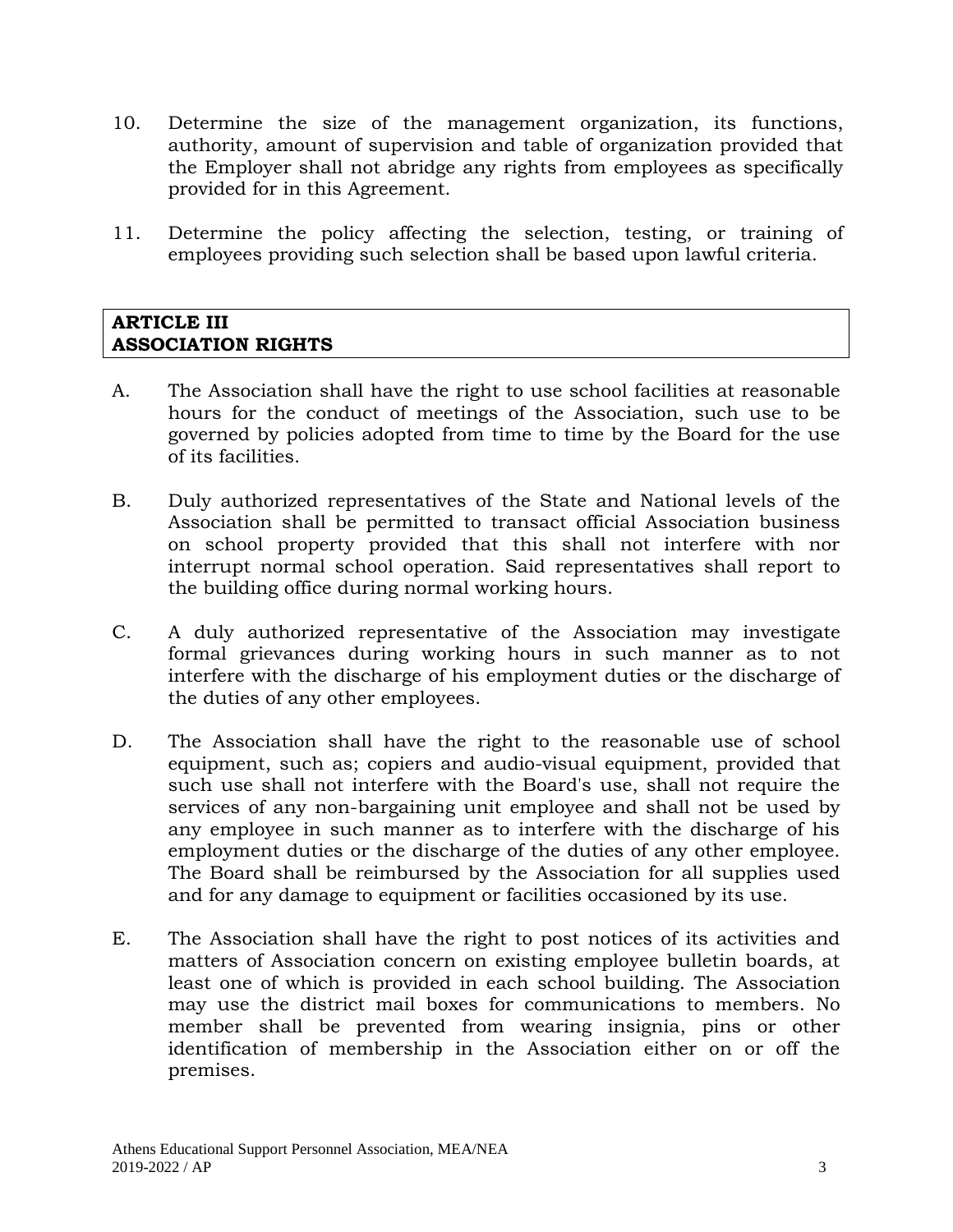#### **ARTICLE IV EMPLOYEE RIGHTS**

- A. Pursuant to the Michigan Public Employment Relations Act the Board hereby agrees that every employee in the bargaining unit shall have the right freely to organize, join and support the Association for the purpose of engaging in collective bargaining or negotiation. As a duly elected body exercising governmental power under code of law of the State of Michigan, the Board undertakes and agrees that it will not directly or indirectly discourage or deprive or coerce any employee in the enjoyment or any rights conferred by the Act or other laws of Michigan or the Constitutions of Michigan and the United States; that it will not discriminate against any employee with respect to hours, wages, or any terms or conditions of employment by reason of his/her membership in the Association, his/her participation in any activities of the Association, or collective professional negotiations with the Board, or his/her institution of any grievance, complaint or proceeding under this Agreement or otherwise with respect to any terms or conditions of employment.
- B. The private and personal life of any employee is not within the appropriate concern or attention of the Board.
- C. Employees are expected to comply with reasonable rules, regulations, and directions from time to time adopted by the Board or its representatives which are not inconsistent with the provisions of this Agreement.
- D. An employee shall at all times be entitled to have present a representative of the Association when said employee is being disciplined. When a request for such representation is made, no action shall be taken with respect to the employee until such representative of the Association is present, provided, however, that the meeting need not be delayed beyond the close of business after two working days for such representative to be present, and in no event shall the Board be restricted from taking such protective action as may be necessary to protect the rights of students and others pending the holding of such disciplinary meeting.
- E. Written and signed complaints against a bargaining unit member shall be given to the employee prior to the inclusion of such material in the employee's personnel file. The employee may submit a written notation regarding evaluative material, including complaints, and such response shall become a part of the employee's personnel file. Disciplinary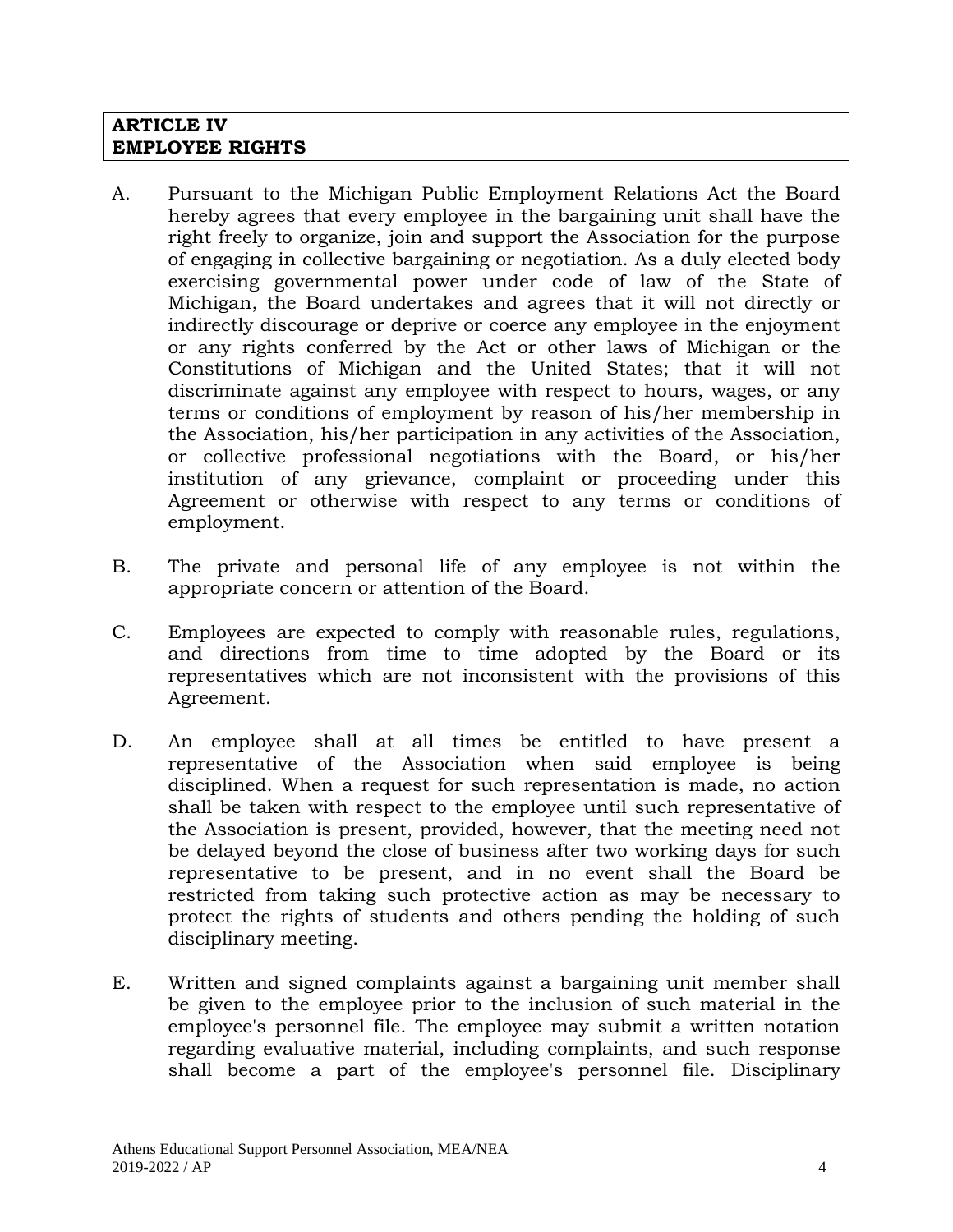material will be purged from the employee's personnel file upon mutual consent of the Association and the Board.

- F. No disciplinary action shall be taken against a non-probationary employee except for just cause and all disciplinary action regarding a non-probationary employee shall be subject to review under the Grievance Procedure. No disciplinary action shall be taken against a probationary employee for reasons which are arbitrary and capricious and all disciplinary action regarding a probationary employee shall be subject to review under the Grievance Procedure through the Superintendent's level only. All information forming the basis for disciplinary action shall be made available to the employee and also to the Association upon the written request of the employee.
- G. An employee shall have the right to review the contents of all records, excluding initial references, of the District pertaining to said employee originating after initial employment upon reasonable request outside the employee's working hours. In addition, an employee may also place in his/her personnel file documentation that demonstrates the employee's successful completion of classes and/or skill-building workshops taken to enhance the employee's work performance. The employee shall have the right to have a representative of the Association accompany him/her in such review.
- H. Employees may be required to administer medication or perform medical services to students in accordance with Board policy. The Board shall indemnify and save the employee harmless against any and all liability resulting from actions taken under this provision as long as the employee was acting in a reasonable manner in accordance with Board policy and/or administrative procedures. On a case-by-case basis, the District will determine what training and other support should be provided to an employee assigned to a medically fragile student.

#### **ARTICLE V GRIEVANCE PROCEDURE**

A. A claim by an employee or the Association that there has been a violation, misinterpretation or misapplication of any provision of the Agreement may be processed as a grievance as hereinafter provided.

It is understood that the creation of any rule, order, or regulation by the Board may not be processed as a grievance unless the rule, order, or regulation is in conflict with this Master Agreement.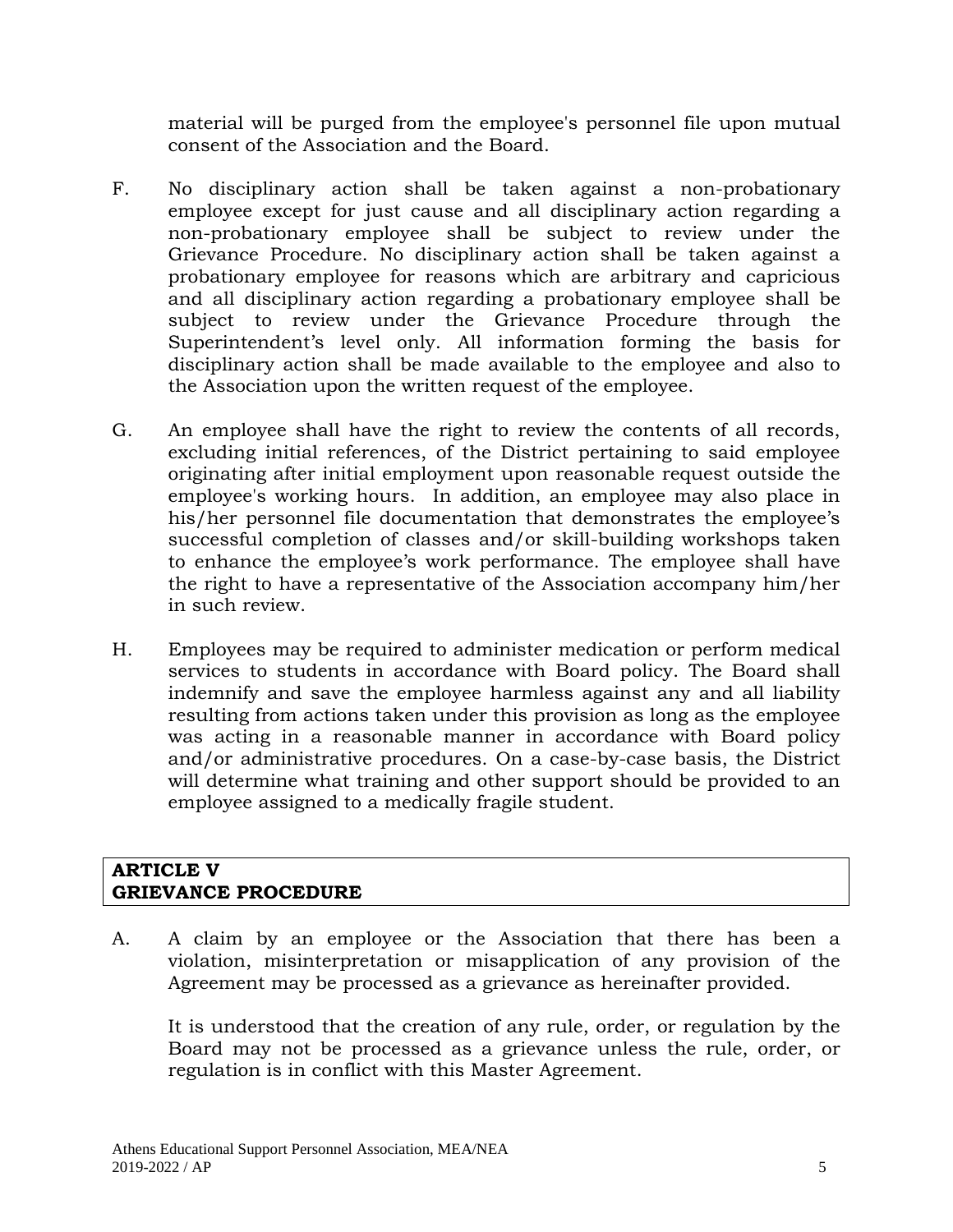B. An employee, group of employees, or the Association, who believes that a grievance exists shall first discuss the matter informally with the individual's immediate supervisor/ building principal. If the complaint applies to more than one building or if the matter is such that the building principal/ immediate supervisor does not have the power to grant the remedy requested, the discussion shall be with the Superintendent or his/her designee.

Such discussion(s) shall occur within five (5) working days from the time of the event or the time the grievant reasonably should have learned of the event.

C. If the grievance is not resolved to the satisfaction of the grievant at the informal conference, the employee shall have the Association's designated representative reduce the grievance to writing and submit it to the individual's immediate supervisor/building principal within five (5) working days of the informal conference. If the grievance involves more than one building or if the building principal/immediate supervisor does not have the authority to resolve it, the grievance shall be submitted to the Superintendent or his/ her designee.

The grievance shall include the following information:

- 1. An identification of the grievant(s);
- 2. Signed by grievant and/or designated Association representative;
- 3. It shall contain as complete a synopsis of the facts giving rise to the alleged violation as the grievant can reasonably provide;
- 4. It shall cite specific parts of the contract, section or subsection alleged to have been violated.
- 5. As near as can be determined the date of the alleged violation;
- 6. The date of the filing of the grievance;
- 7. The particular specific relief requested.
- D. Within five (5) days of receipt of the grievance, the administrator with whom the grievance is filed or his/her designee shall meet with the Association in an effort to resolve the grievance. The administrator shall indicate said disposition of the grievance in writing within three (3) days of such meeting, and shall furnish a copy thereof to the Association.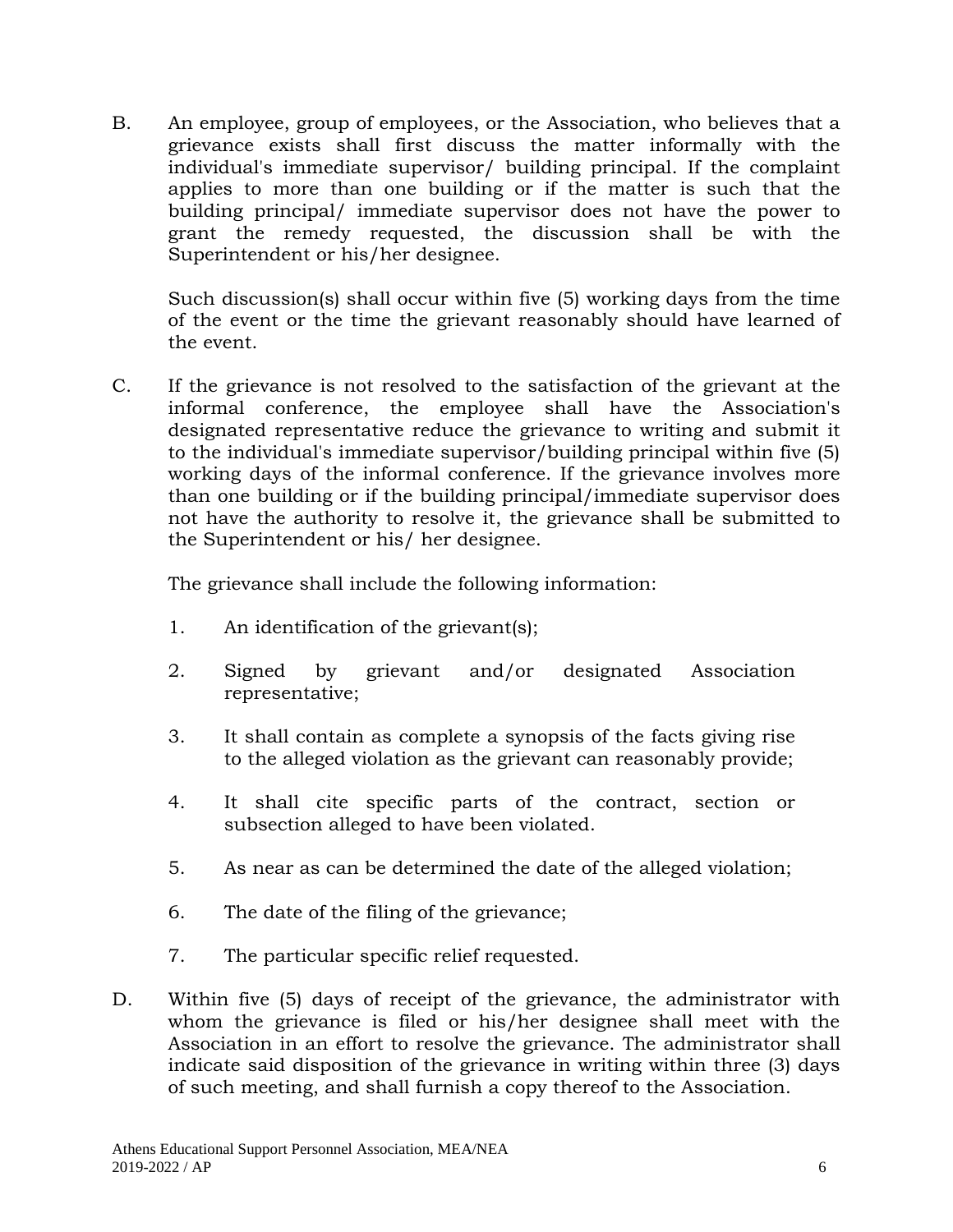- E. If the Association is not satisfied with the disposition of the grievance (if initially filed with a principal or designee) or if no disposition has been made within three (3) school days of such meeting (or six [6] days from the date of filing, whichever shall be later), the grievance shall be transmitted to the Superintendent. Within five (5) days the Superintendent or his/her designee shall meet with the Association on the grievance and shall indicate his/her disposition of the grievance in writing within three (3) days of such meeting, and shall furnish a copy thereof to the Association.
- F. If the Association is not satisfied with the disposition of the grievance by the Superintendent or his designee, or if no disposition has been made within the period above provided, the Association may submit the grievance to arbitration before an impartial arbitrator selected by the parties in accordance with the rules of the Federal Mediation and Conciliation Service, which rules shall likewise govern the arbitration proceeding. The Board and the Association shall not be permitted to assert in such arbitration proceeding any ground or to rely on any evidence not previously disclosed to the other party. The arbitrator shall have no power to alter, add to, or subtract from the terms of the Agreement. The discipline/discharge of a probationary employee shall not be subject to the above grievance procedure.
- G. The fees and expenses of the arbitrator and of the Federal Mediation and Conciliation Service shall be divided equally between the Board of Education and the Association.
- H. If any employee for whom a grievance is sustained shall be found to have been unjustly discharged, the employee shall be reinstated with full reimbursement of all compensation lost. If said employee shall have been found to have been improperly deprived of any professional compensation or advantage, the same or its equivalent in money shall be paid to him/her. The foregoing is not intended to nor will it operate as a limitation upon an arbitrator's inherent authority to fashion an appropriate remedy, unless otherwise specified by this agreement or the agreement of the parties.
- I. The time limits provided in this Article shall be strictly observed but may be extended by written agreement of the parties.
- J. A day is defined as a day when school is in session and the employees involved in the grievance procedure are scheduled to report for work, except that during a summer recess, a day is a regular business day excluding holidays and weekends.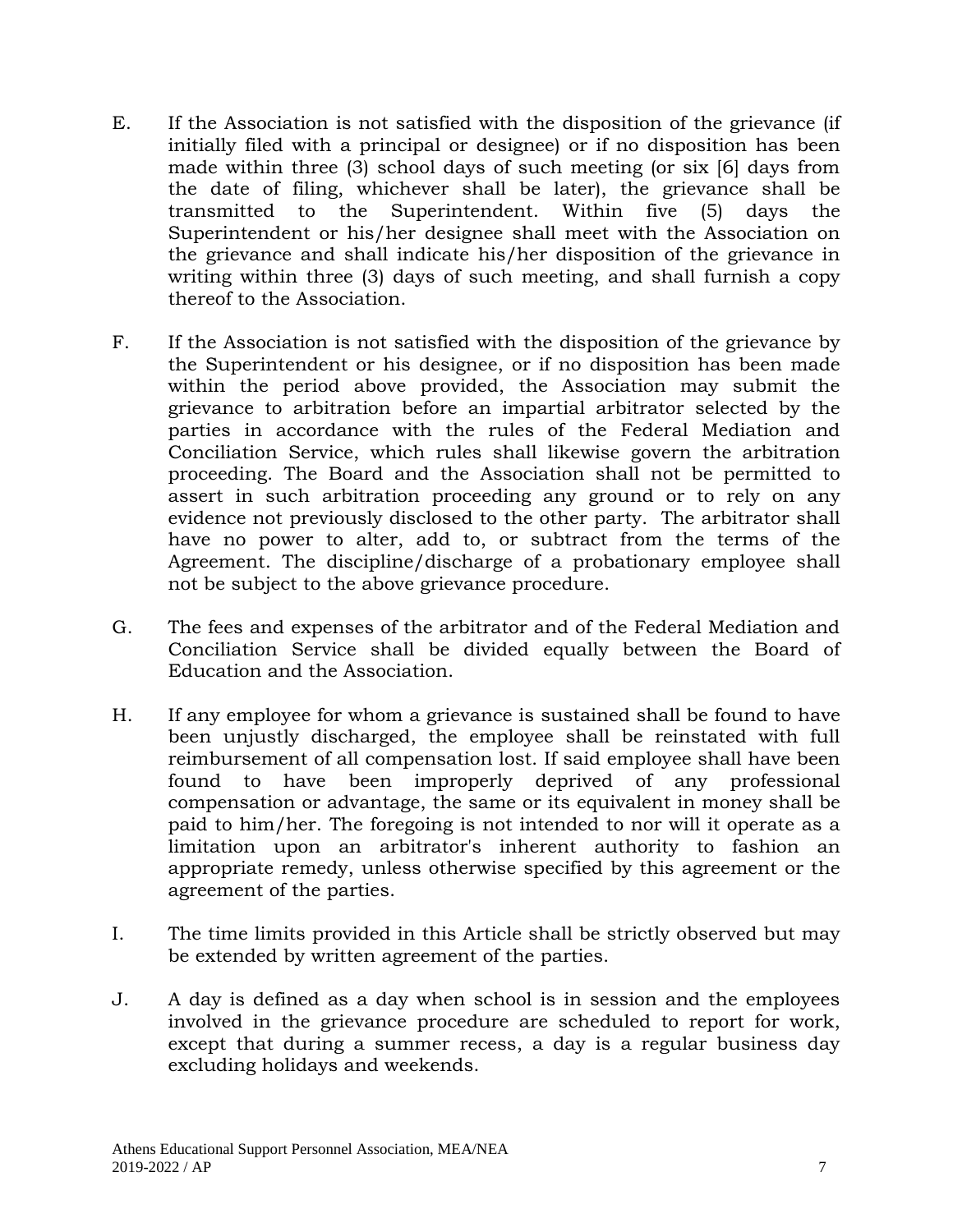K. If an individual employee has a personal complaint which he/she desires to discuss with a supervisor, the employee is free to do so without recourse to the Grievance Procedure.

#### **ARTICLE VI EMPLOYEE EVALUATION**

- A. All employees in the unit shall be probationary employees until they have completed thirty (30) work days or one (1) school year of employment, whichever comes first. The purpose of the probationary period is to provide the Board with an opportunity to determine whether employees have the ability and other attributes which will qualify them for regular employee status. During the probationary period employees may be terminated at the sole discretion of the Board. Employees shall be required to serve only one (1) probationary period during their employment with Athens Area Schools. Probationary employees do not receive benefits, which include paid leave days, holidays, emergency closings and medical benefits, until they have completed the required probationary period.
- B. Regular employees shall be evaluated on the basis of job performance in terms of their respective job descriptions by their immediate supervisor at least yearly. The evaluation shall include a conference with the employee. The employee shall receive a copy of the completed performance review no later than ten (10) working days after the conference. The employee shall acknowledge receipt of such performance review by signature. Such signature shall not be interpreted to mean agreement with the evaluation of the employee.
- C. In the event an employee's performance is found to be deficient in terms of one or more areas of his/her job requirements, the employee shall be placed on a mandatory improvement plan, which shall include a reasonable time line, a description of the specific improvements required, and a statement of the kinds of assistance to be provided in order to achieve those improvements.
- D. It is understood that failure on the part of the employee to demonstrate significant improvement(s) within the time line may result in his/her termination or reassignment.
- E. The District will honor any approved method established by the MDE and/or the CISD for Para-Professionals to meet State requirements under Title 1 and other federal legislation.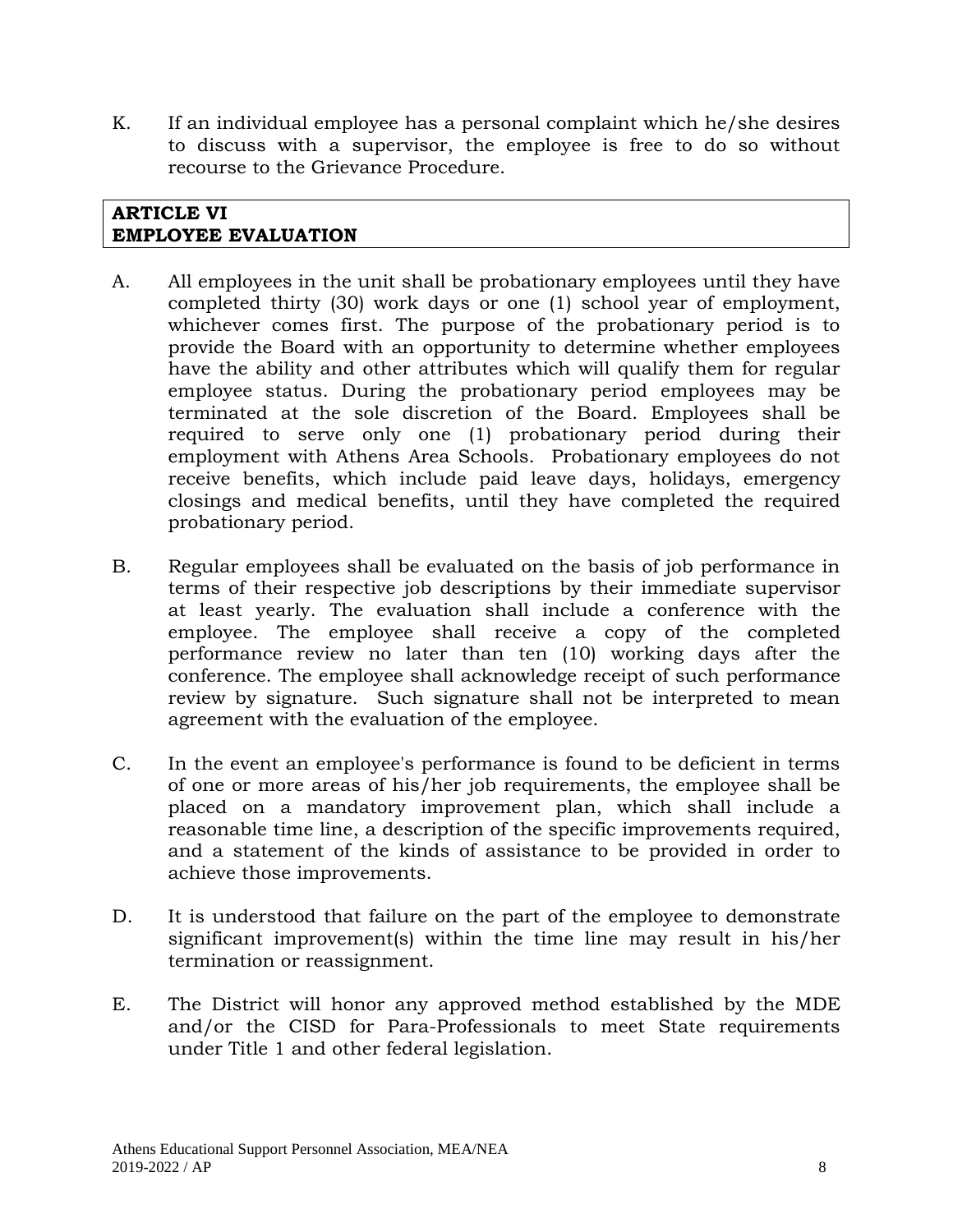#### **ARTICLE VII VACANCIES**

- A. A vacancy shall be defined as a newly created position or present position that is not filled that the Board wishes to fill. The Association shall be notified of any newly created positions within the bargaining unit prior to the position being posted.
- B. Vacancies within the bargaining unit position shall be advertised for bargaining unit members through notices posted in each building for at least ten (10) working days. During periods when school is not in session, a copy of the posting will be sent to the Association president and one designee. All applying employees within the classification in which the vacancy exists, meeting the minimum posted qualifications shall be interviewed by the immediate supervisor before interviewing any other candidates. The most senior, as defined in Article IX, qualified employee applying within the classification in which the vacancy exists shall be awarded the position. If no qualified employee within the classification, in which the vacancy exists applies, the position shall be advertised to the remainder of the bargaining unit for consideration. All applying employees in classifications other than in which the vacancy exists, meeting the minimum posted qualifications shall be interviewed by the immediate supervisor before interviewing or considering any other external candidates.
- C. The bargaining unit member who is awarded a job under the provisions of Section B of this Article shall be subject to up to a thirty (30) work day trial period to determine the employee's desire to remain in the new position and his/her ability to perform the new position. The employee shall have the right to revert back to his/her former assignment during the first ten (10) workdays of the trial period. If the employee is unsatisfactory in the new position, notice and reasons shall be submitted in writing to the employee and the Association president. The District's decision to return an employee to his/her former position during the thirty (30) work day trial period is final and not subject to the grievance procedure. The employee shall be placed on the new position's salary track at a step which is closest to the employee's current rate of hourly pay that does not reduce the employee's hourly rate. The Employer shall be entitled during this interval to fill the transferring employee's former assignment with a temporary employee.
- D. In the event a situation arises in which an involuntary transfer becomes necessary, the least senior employee in the classification who is qualified for the position shall be transferred.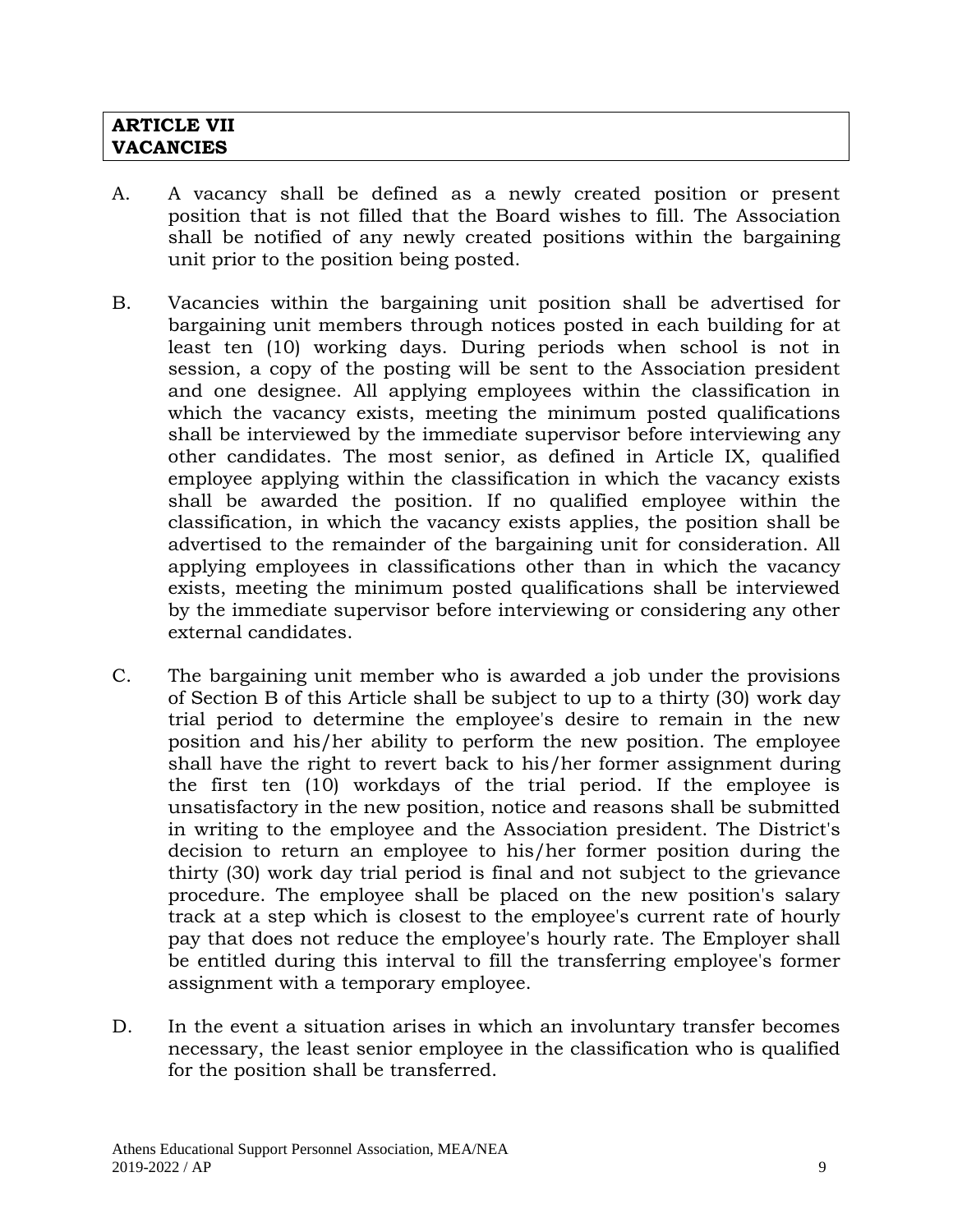E. Support staff that sub for 30 continuous days in the same position and are then hired for that position will not be required to complete a probationary period for that position.

## **ARTICLE VIII LAYOFF AND RECALL**

- A. In the event the district's financial circumstances, reduced enrollment, or other factors make it necessary for the Board to reduce the number of bargaining unit members or otherwise to eliminate or consolidate positions, the provisions of this Article shall apply.
- B. The order of any staff reduction of more than thirty (30) days shall be determined by the Board on the basis of seniority within each affected classification (office personnel, paraprofessional personnel, health paraprofessional personnel, and food service personnel).
- C. A layoff shall be subject to the following conditions:
	- 1. If the layoff shall be for more than thirty (30) work days, the Board shall give sixty (60) days notice if possible, but in any event no less than fourteen (14) calendar days notice of layoff to the individual(s) involved and to the Association.
	- 2. Any layoff shall suspend for the duration of the layoff the Board's obligation to pay salary or fringe benefits under any individual contract of employment or under this Agreement; however, an employee shall be eligible to receive any benefits which were earned but not yet paid prior to the layoff, including applicable fringe benefits. In addition, the Board agrees to permit the employee to continue payment of all insurance premiums that are permitted under the Consolidated Omnibus Reconciliation Act (COBRA).
- D. Recall shall be subject to the following conditions:
	- 1. If no recall date is set forth in the notice of layoff, the Board shall give written notice of recall from layoff by sending a certified letter, return receipt requested, to the employee at the employee's last known address. It shall be the responsibility of each employee to notify the Board of any change in address. If an employee fails to report to work at the time specified in the notice, which time shall not be less than seven (7) days from the date of receipt of the recall notice if no time was specified in the notice of layoff, unless an extension is granted in writing by the Board, the employee shall be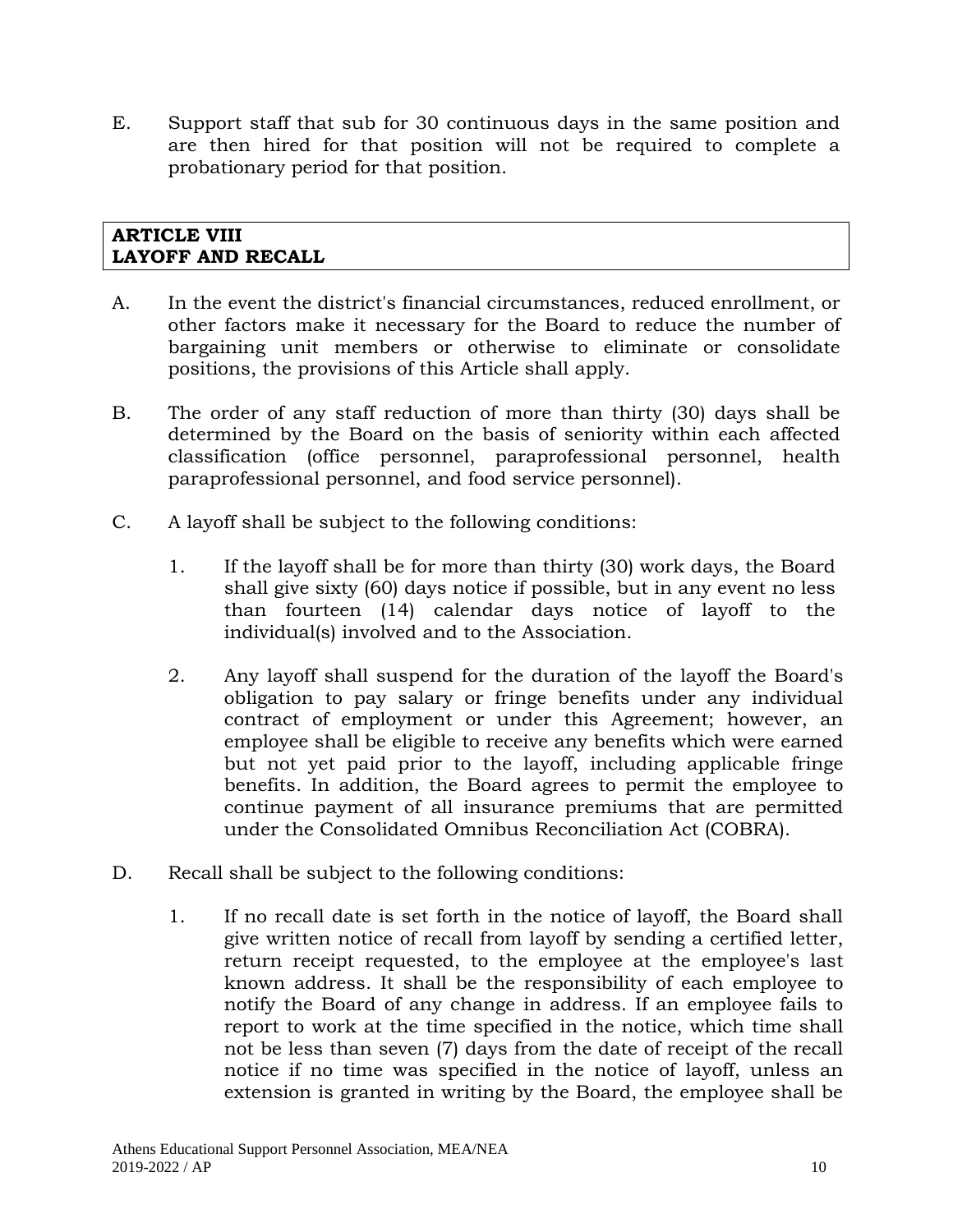considered a voluntary quit and shall thereby terminate the employee's individual employment and any other employment relationship with the Board.

- 2. The Board shall recall employees in each classification in the inverse order of layoff within each classification for a period of thirty-six (36) months from the effective date of the employee's layoff. If a vacancy exists in a classification where no employees are laid off, laid off bargaining unit members in other classifications who are determined to be qualified by the Board for the vacancy shall be recalled in the inverse order of layoff.
- E. The Board shall maintain an up-to-date seniority list within each respective classification, based upon service dates only, a copy of which shall be furnished to the Association at least once each year but not later than November 1, provided, however, that the seniority list shall be conclusively deemed to be accurate unless the Association informs the Board otherwise within ten (10) days from receipt. The names of all employees in the bargaining unit at the time of the preparation of the seniority list shall be listed in order of their service dates, starting with the employee with the greatest amount of seniority at the top of the list. If two (2) or more employees have the same service date, the last four (4) digits of their social security numbers shall be used in determining their respective positions on the seniority list, with the employee having the lowest number being assigned first to the seniority list. "Service date" shall mean the date on which the employee first provided services to the Board after the last interruption of service if the employee has been employed more than once by the Board. A break in service by reason of layoff or authorized leave of absence of less than one year shall not be deemed to be an interruption of service, provided, however, that in such instances an employee shall neither accrue nor lose seniority for purposes of application of other provisions of this agreement. A break in service for one (1) year or more shall be deemed an interruption of service and seniority shall be lost.

#### **ARTICLE IX LEAVES, VACATIONS, HOLIDAYS, SCHOOL CLOSINGS**

# A. **PAID LEAVES:**

1. a. At the beginning of each school year each employee shall be credited with eleven (11) leave days. Effective July 1, 2004 all current sick days will be rolled into leave days. Leave days will be allowed to accrue, with the number of leave days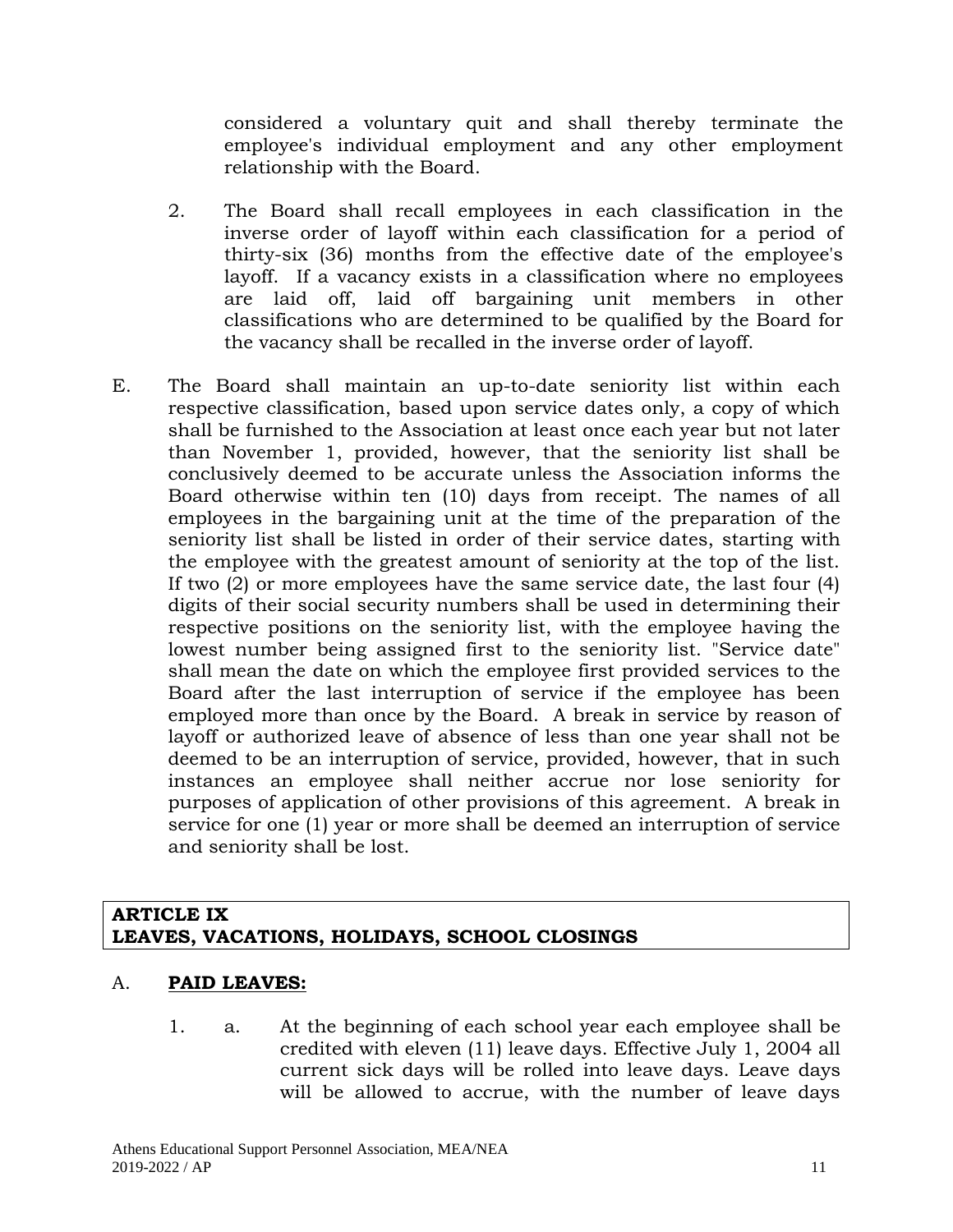being capped at one hundred and five (105) days for support staff hired after February 16, 2015. Unused leave days may accumulate up to one-hundred and thirty-five (135) days for support staff hired before February 16, 2015. Part-time employees who are scheduled to work at least one (1) day a week but less than five (5) days a week shall be credited with leave days on a pro rata basis

- b. Employees docked during the year because of not having enough accrued days may, at their option, receive pay at the end of their work year for such days if sufficient days have been accrued.
- c. Employees shall receive leave pay commensurate with the number of regular hours they would have worked on the day they used a leave day.
- 2. a. Leave time may be used by the employee when a member of the employee's immediate family (defined as the employee's spouse, child(ren), parents, step-parents, step-child(ren), grandparents, step-grandparents, grandchild(ren), stepgrandchild(ren), mother-in-law, or father-in-law) is sick or injured and requires the attention of the employee. Leave time may be used at the rate of one (1) day per occurrence for this purpose, unless use is otherwise approved by the immediate supervisor.
	- b. Leave time may be used for a physician's appointment for the employee or the employee's spouse, children, parents, grandparents, grand children, mother-in-law, or father-inlaw when the employee or the family member in question is unable to schedule such appointment outside of the employee's working hours or in cases of emergency.
	- c. Leave time taken for an extended vacation (more than three consecutive days) must be approved by the administration. All leaves taken prior to holidays or breaks during the school year must also be approved.
	- d. In recognition of service to the Athens Area Schools, an employee will be compensated upon retirement or layoff, at the employee's option, from the Athens Area Schools all unused accumulated leave days at the rate of fifty percent (50%) of the employees wage rate at the time of separation. For those employees who continue to be employed after the twentieth (20<sup>th</sup>) year of service, payment for said leave days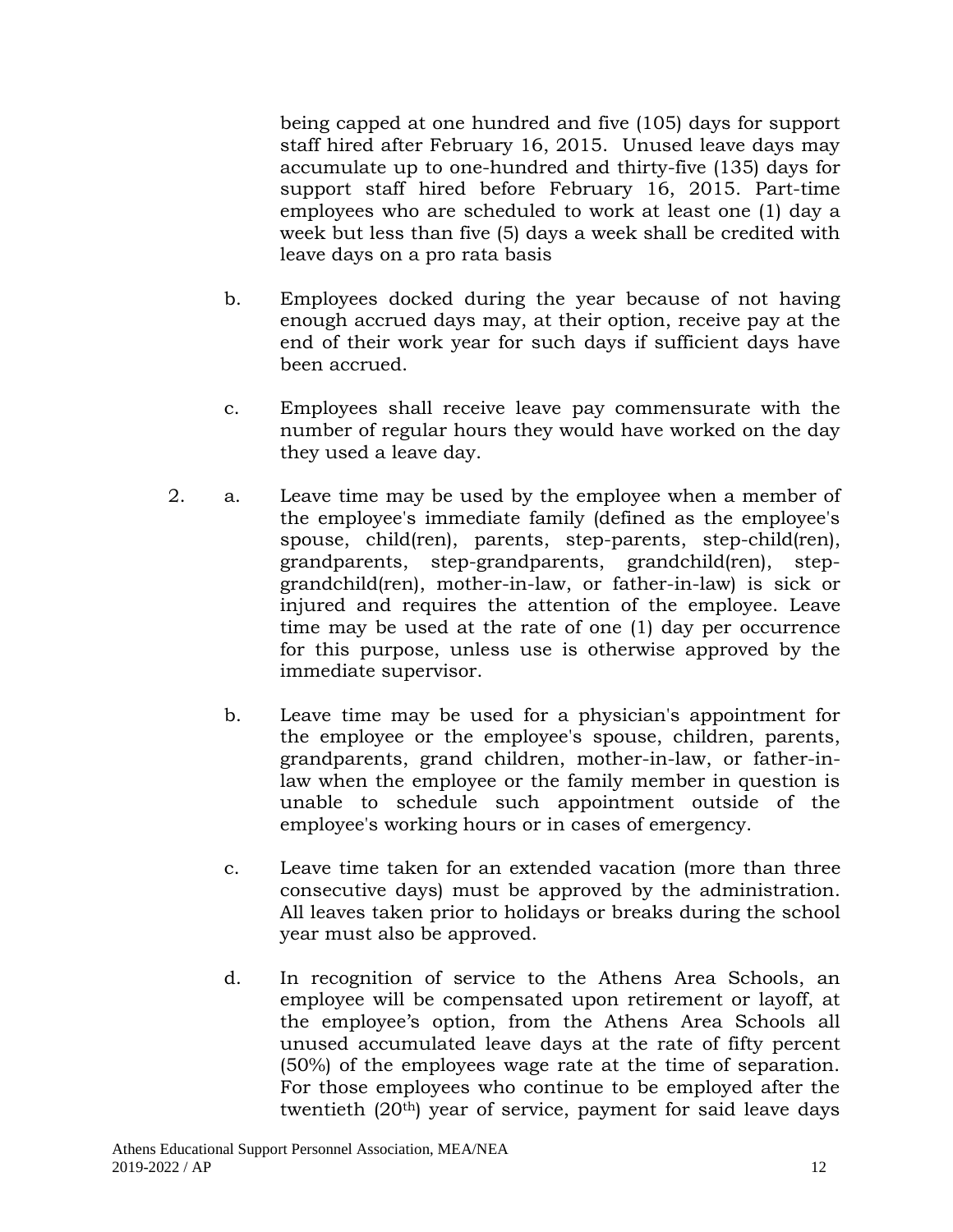shall be at the rate of seventy-five percent (75%) of the employee's wage rate at the time of separation. Such lump sum payment is a one-time occurrence to be paid within two (2) months of the employee's last day of work. The parties agree that in the event an eligible employee becomes deceased, the family of the employee may request payment by addressing its request to the Board/Superintendent.

- 3. a. Bereavement Leave. In the event of a death in the employee's immediate family, the employee will receive his regular pay for a period of up to five (5) working days per occurrence. The immediate family shall be construed to mean the following: husband, wife, children, stepchild(ren), grandchildren, step-grandchildren, mother, father, step-parent, mother-in-law, father-in-law, brother, stepbrother, sister, and stepsister.
	- b. Other bereavement leave. In the event of the death of an employee's grandmother, grandfather, step-grandfather, step-grandmother, brother-in-law, or sister-in-law, the employee will receive his regular pay for a period of two (2) working days per occurrence for the purpose of attending the funeral.
- 4. Jury Duty. Employees requested to appear for jury service or subpoenaed to appear as a witness shall receive their pay for such time lost less any fees paid, excluding mileage, provided that notice of such obligation is given in writing to the supervisor prior to the scheduled date thereof.
- 5. Leave requests for leave shall be made no less than forty-eight (48) hours in advance, except in cases of emergency. It is expressly understood that leave days shall be used only for legitimate leave, professional or personal obligations which cannot reasonably be scheduled outside of the regular school day and not for purposes of personal profit. Requests for a leave day will be limited to two (2) persons on any given day, excluding emergency situations. Abuse of this provision, including any misrepresentation concerning the eligibility of an employee for such leave benefits, shall result in loss of pay for day(s) involved. The parties agree to the following contract interpretation:
	- a. After the use of three (3) consecutive leave days the Board has the right to ask bargaining unit members the reason(s) for requesting leave days.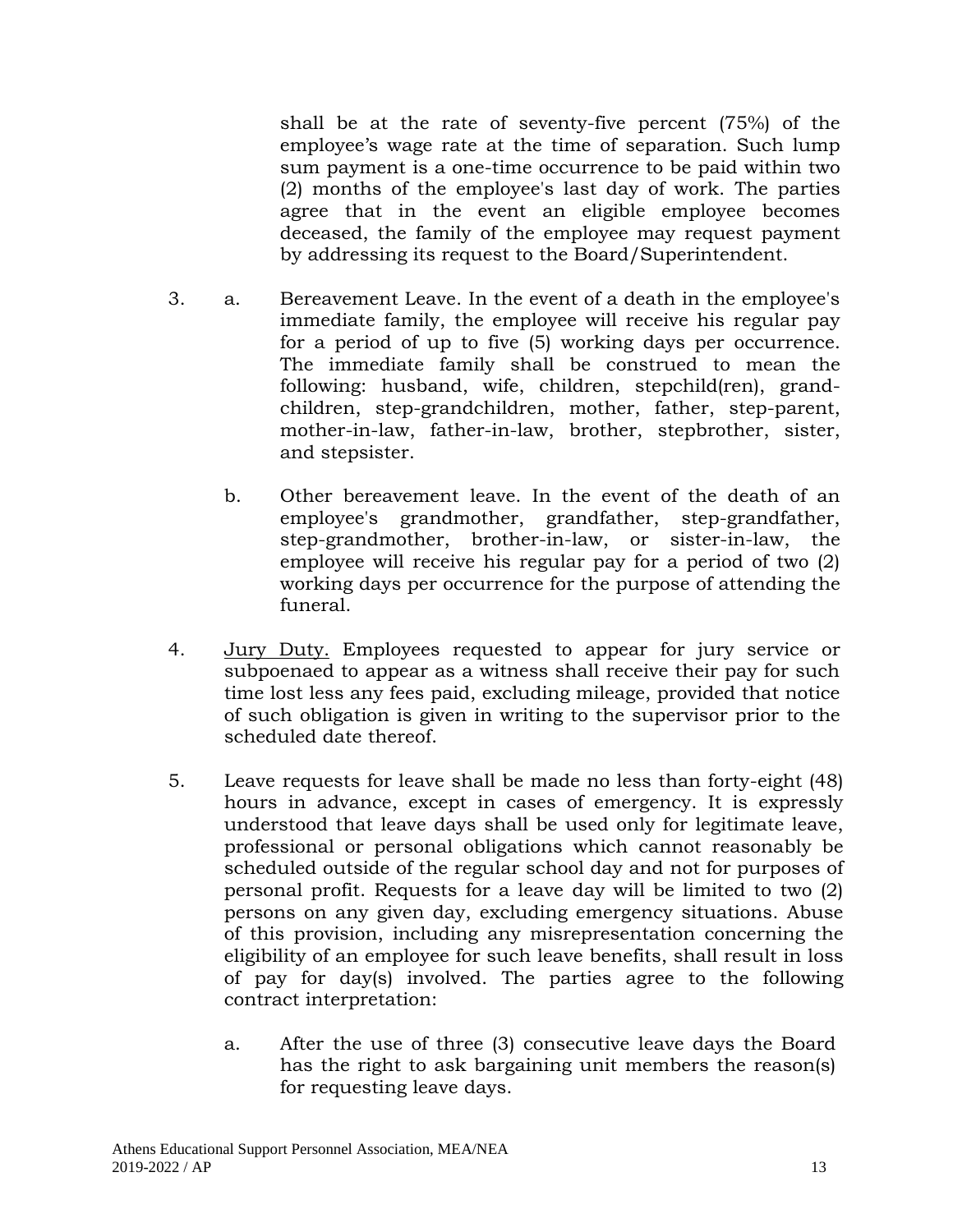- b. A bargaining unit member has the right to use the reason "personal business" if the business is of such a personal nature that he/she does not want to share the reason with the District.
- c. The District shall accept the reason "personal business" unless it has reasonable suspicion that the member intends to use the requested leave day for earning wages in another place of employment.
- d. If the District feels it has reasonable suspicion a member intends to use a leave day in violation of the Master Agreement, a meeting shall be scheduled prior to the date of the requested leave day between the affected member, the Superintendent and a representative of the Association to discuss the member's request and the reason for the District's concern.
- 6. Paid leave days will be banked in hours in accordance with the employee's regular daily schedule to the nearest one-tenth of an hour.

Time will be deducted in one-tenth of an hour increments. Should school be closed by Acts of God, employees will not be deducted personal/sick days.

# B. **UNPAID LEAVES:**

# 1. **Extended Disability Leave**

- a. An employee may request an unpaid leave of up to one (1) year for medical reasons. In the event the leave is used for childcare, that portion of the leave days during which the employee is disabled because of childbirth may be charged against the employee's accrued leave days.
- b. An employee who is unable to work because of personal illness or disability and who has exhausted all leave available may be granted a leave of absence without pay for the duration of such illness or disability up to one (1) year. The employee may request extension of the unpaid leave beyond one (1) year.
- 2. Unpaid Vacation Leave. The District will allow bargaining unit members to take unpaid leave for a maximum of ten (10) working days per year. No more than five (5) consecutive workdays may be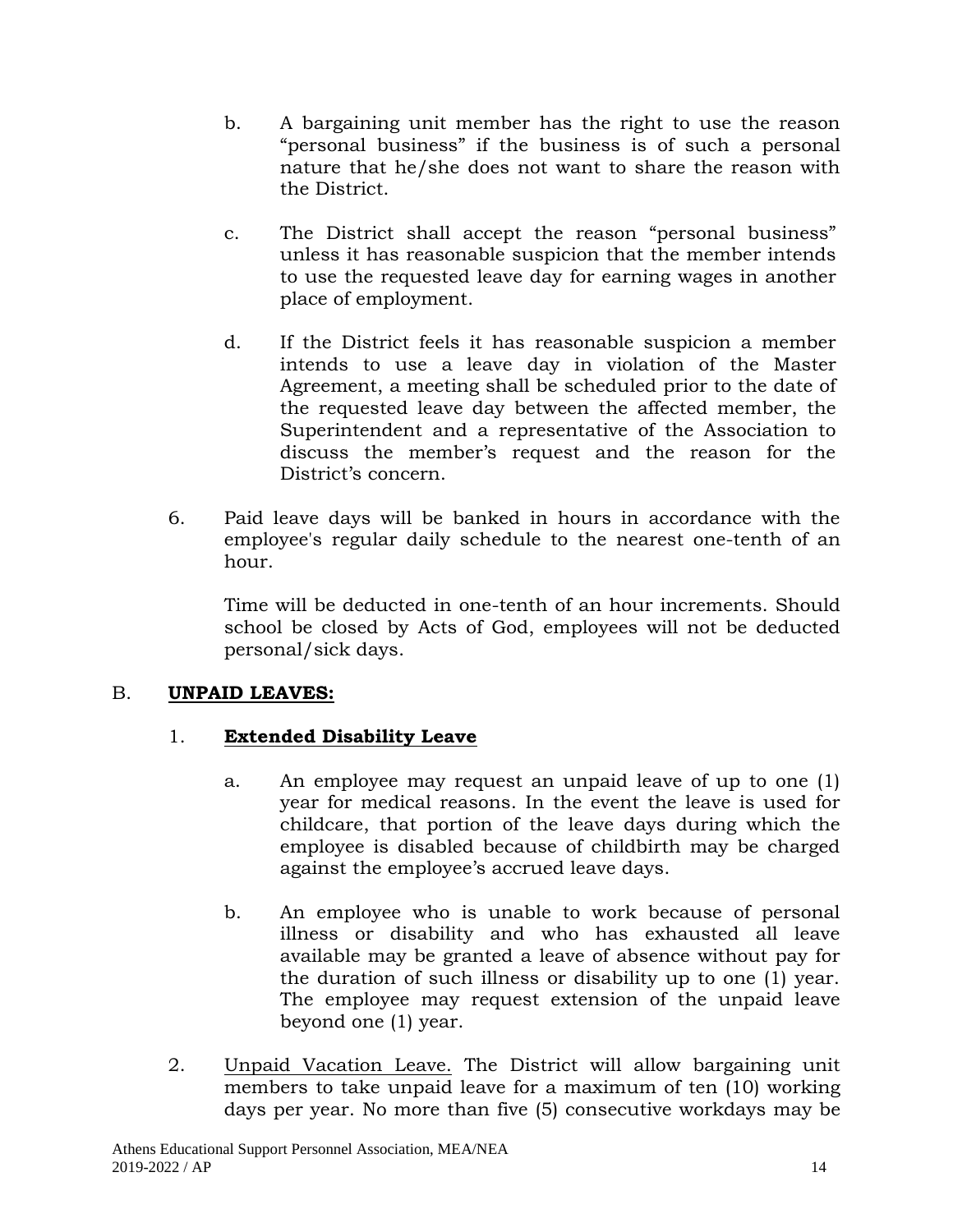scheduled at one (1) time. It is understood that the District has the right to restrict the number of bargaining unit members taking such leave at the same time.

- 3. An employee who has been granted an unpaid leave of absence shall not be entitled to accrue leave days during the period of the leave of absence and an employee shall not be entitled to advance on the salary schedule as a consequence of such leave. An employee shall neither lose nor accrue seniority during the duration of the unpaid leave and shall be returned to the same/similar position he/she held prior to the unpaid leave. During the leave the position may be filled by a substitute.
- C. **HOLIDAYS:** All secretarial-clerical, food service and paraprofessional employees who normally work five (5) days per week shall receive the following days off with pay if such days fall within the contiguous weekly employment period of the employee and the employee works the scheduled work day before and the scheduled day following the holiday. It is recognized by the Board and the Association that there may be circumstances and other causal factors that prevent the employee from fulfilling his/her obligations to work on the scheduled workday prior to and following a holiday. It is agreed that the Board will consider an employee's circumstances and/or casual factors if holiday pay is to be denied to the employee for failing to meet the attendance requirements herein.

Labor Day Good Friday Thanksgiving Day Friday after Thanksgiving Christmas Day New Years Day Memorial Day

D. **SCHOOL CLOSINGS**: Support staff (AESPA) will not be docked on payroll for hours missed due to allowable emergencies and should include such hours missed on regular timesheets. Instructional hours required by the School Aid Act to be made up, either by adding time to scheduled days or by adding new days or partial days to the school calendar, will be mandatory hours of work for which education support personnel will not be paid additionally, as personnel would already have been compensated for this time.

In the event that school opens and later is closed prior to the end of the normal day, for reasons beyond the control of the Board, employees will receive their normal day's pay.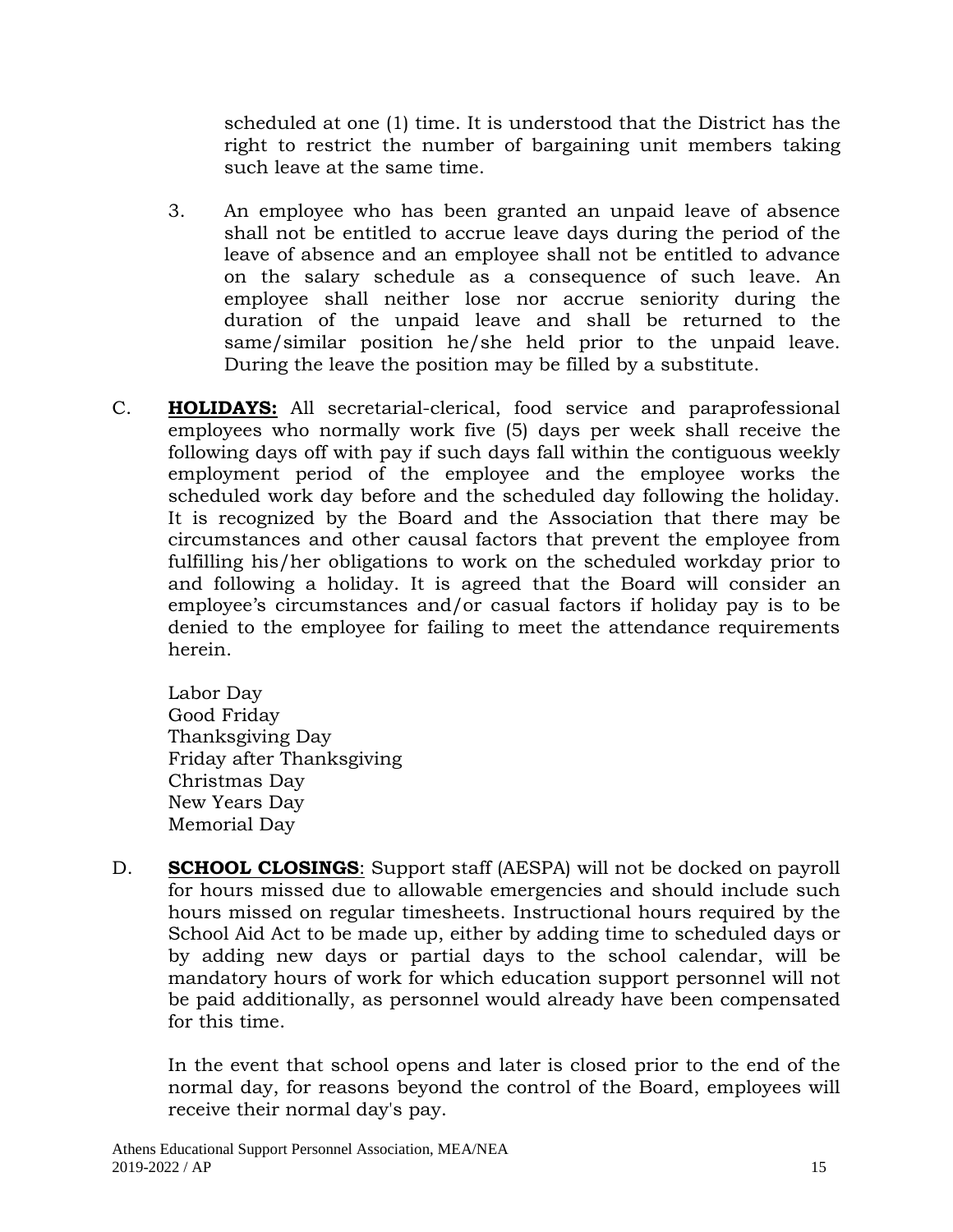Two-hour Delays: When school is delayed due to inclement weather, all employees shall be able to report at the delayed time and suffer no loss of pay.

#### **ARTICLE X INSURANCE**

A. Hospital and Medical Insurance. Each Secretary shall have the right to select one (1) of the mutually agreed upon coverage plans. Insurance choices shall be negotiated each May for the upcoming school year school year.

PLAN B: The Board will contribute to each Secretary not electing Plan A a cash option in the amount of five hundred (\$500) dollars per month on the conditions that: (1) the employee voluntarily and in writing opts out of the health benefits coverage and (2) provides documentation to the Board that the employee has other health coverage that meets the minimum value and coverage requirements of the Affordable Health Care Act. The teacher may sign a salary reduction agreement for part or all of this cash option and use the Board's Section 125 plan to purchase a tax deferred annuity.

Dental Insurance. Except as hereinafter provided, the Board agrees to provide each Secretary with MESSA Delta Dental Care coverage through MESSA

Vision Insurance. The Employer shall provide MESSA Vision Service Plan 3 (VSP3) for all Secretaries and their eligible dependents as defined by MESSA.

The insurance benefits set forth in Sections A and B above shall be subject to the following terms and conditions:

- B. The insurance benefits set forth above shall be subject to the following terms and conditions:
	- 1. Insurance benefits are provided in accordance with the underwriting rules and regulations set forth in the respective Master Contracts issued by the carriers to the Board.
	- 2. If a Secretary does not complete the contract year, the Board's obligation to contribute insurance premiums shall terminate at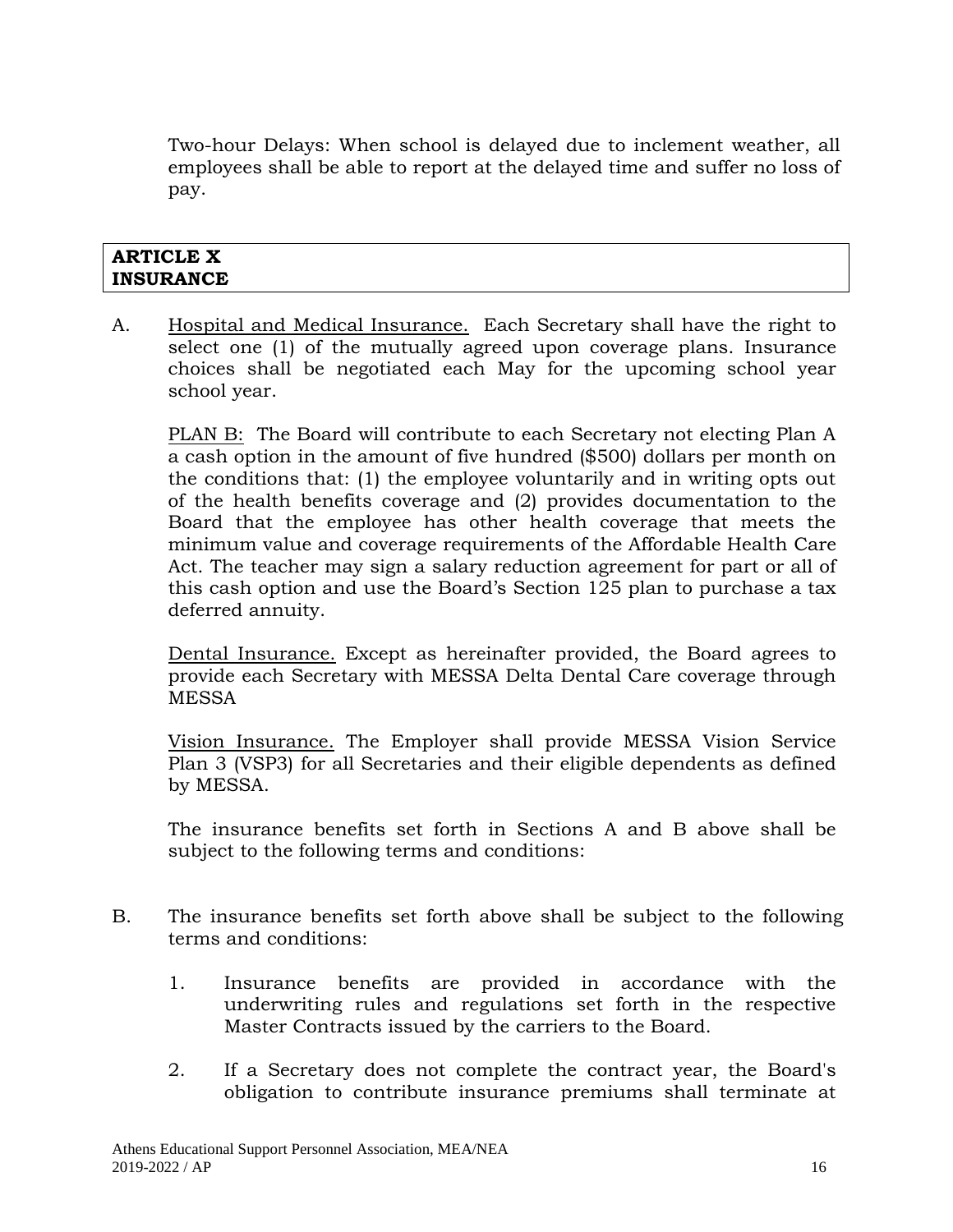the end of the calendar month in which the Board's obligation to pay compensation to the teacher terminates.

- 3. If a Secretary provides professional services for the entire school year, the Board's insurance contribution shall extend for twelve (12) calendar months beginning September 1 and terminating August 31.
- 4. All claims submitted are subject to the terms set forth by the various insurance administrators and underwriters. As such, any claim disputes are not subject to the grievance procedure.
- 5. Eligible employees as set forth herein are responsible for the completion of all necessary enrollment forms and for fulfilling any requirements established by the insurance administrators or underwriters.
- 6. The Board, by payment of the premium payments required to provide the insurance coverage, shall be relieved from all liability to the benefits provided by the insurance coverage described. The terms of any contract or policy issued by an insurance company shall control all matters including but not limited to benefits, eligibility, commencement, and termination of coverage.
- 7. Secretaries selecting Plan A will pay twenty percent (20%) or the Secretary's hard cap share of medical premiums, as negotiated by the Association and the Board. Payments of employees' share of medical premiums shall be payroll deducted in two (2) equal payments per month. The District will deduct employee health care premium cost utilizing a pre-tax conversion vehicle.
- E. The number of companies/plans which the school will make annuity deductions from will remain the same as of June 1, 1984. Employees participating in annuity programs must choose from the current plans in existence within the District provided, however, the parties may agree to substitute a new company for one (1) of those presently existing.
- F. National or State Health Insurance: Should the District become obligated by state or federal law to contribute to or participate in a governmentally-sponsored insurance program, or provide different health insurance, or pay more toward health insurance for full or parttime employees under a state and/or national health insurance plan, the parties will meet to negotiate over the impact of such changes as soon as they are fully known.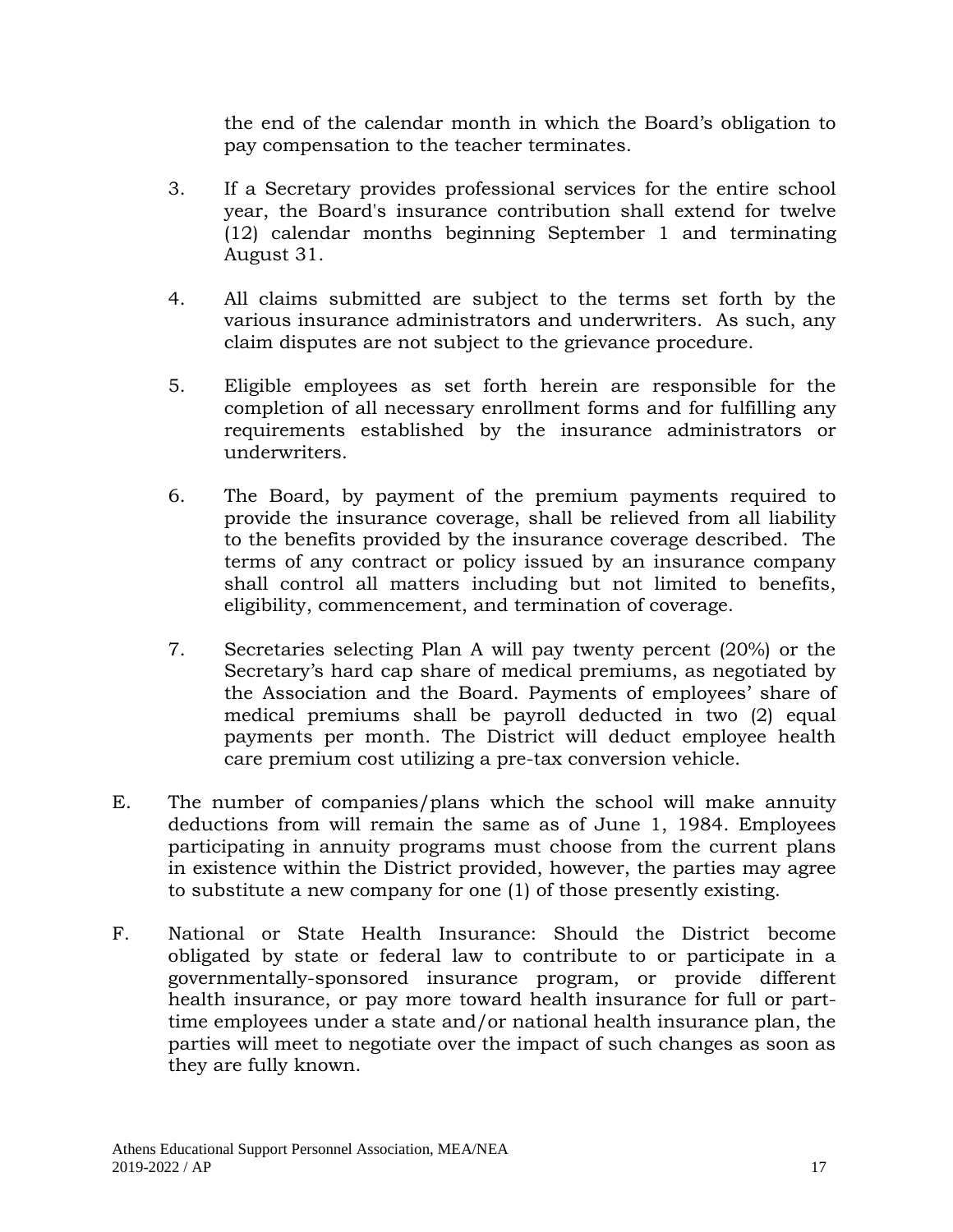- G. Each year when medical insurance rates become available, the Association and the Board will bargain in good faith the employer and employee share of medical premium (i.e., negotiate 80/20 or hard cap share under the Publicly Funded Health Contribution Insurance Act, MCL 15.561 et seq.. The District's contribution to the employee's medical benefit plan costs shall not exceed those amounts established by the Publicly Funded Health Insurance Contribution Act, MCL 15.561 et seq. As provided in that law, the District may deduct the employee's proportional cost of the medical benefit plan from compensation due to the employee.
- H. Future plans may be added from year-to-year by mutual Agreement.
- I. ACA Language: Should the District become obligated by the Affordable Care Act or subsequent government action to offer health insurance to employee(s) covered under this Collective Bargaining Agreement, excluding those already covered by Article XI, it shall find a minimally qualified plan for the employees and their eligible dependents as a direct offer from the district. The district will use the options available under ACA Care Act or subsequent government action to assume the liability of the expense for the district in making this offer.

| <b>SECRETARY</b> |           |           |           |
|------------------|-----------|-----------|-----------|
|                  | 2019-2020 | 2020-2021 | 2021-2022 |
| Probationary     | \$10.31   | \$10.41   | \$10.51   |
|                  | \$11.37   | \$11.48   | \$11.59   |
| $\overline{2}$   | \$12.22   | \$12.34   | \$12.46   |
| 3                | \$13.10   | \$13.23   | \$13.36   |
| 4                | \$13.94   | \$14.08   | \$14.22   |
| 5                | \$14.79   | \$14.94   | \$15.09   |
| 6                | \$15.65   | \$15.81   | \$15.97   |
| 7                | \$16.50   | \$16.67   | \$16.84   |
| 8                | \$17.37   | \$17.54   | \$17.72   |
| 9                | \$18.23   | \$18.41   | \$18.59   |

This salary schedule includes an increase in the probationary step as well as step one.

Includes a step each year of the contract for everyone.

It includes a 2% increase across the scale for 2019-2020

It includes a 1% increase across the scale for years 2020-2021 and 2021-2022

**ARTICLE XI**

**COMPENSATION**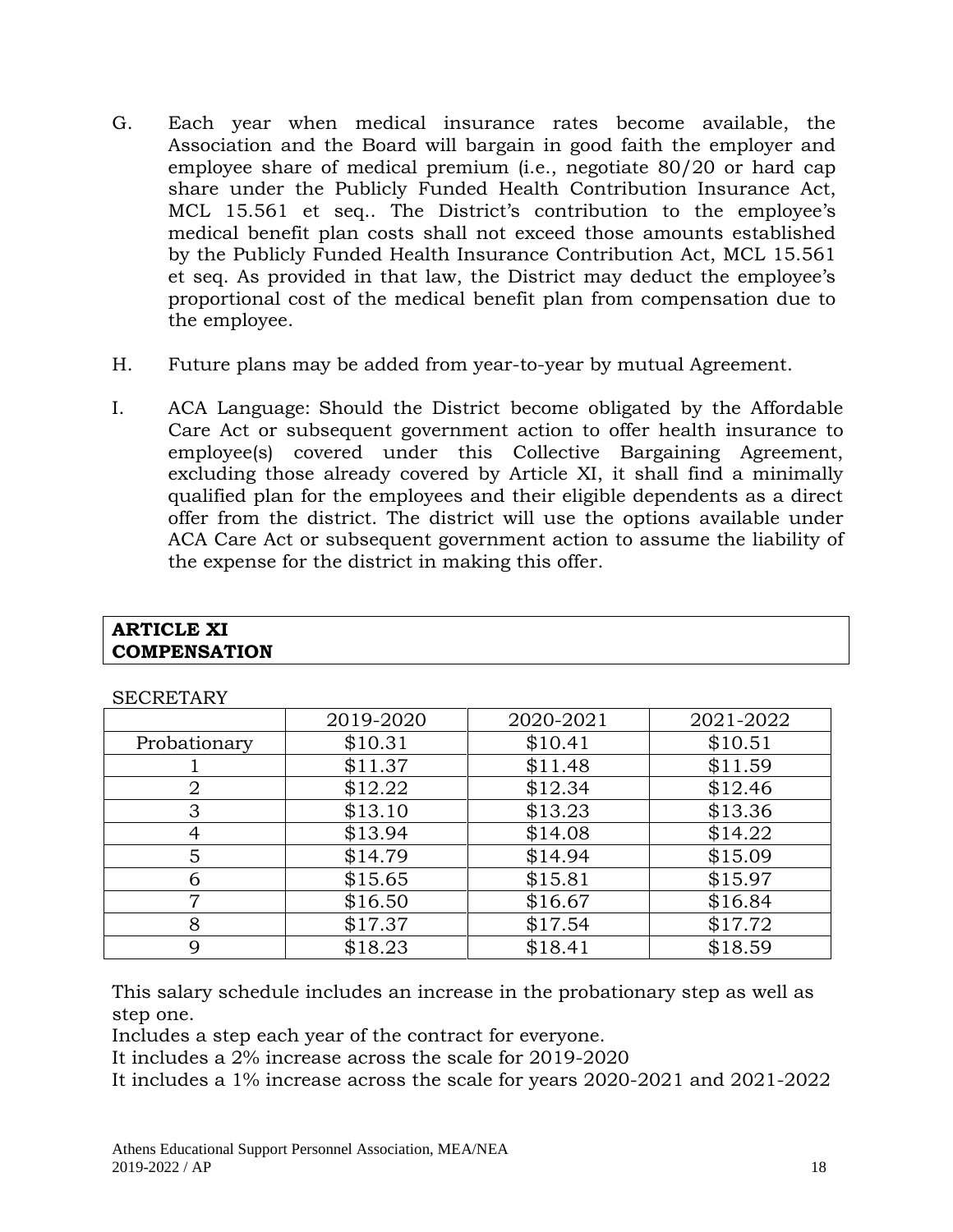#### PARAPROFESSIONAL/AID

|              | 2019-2020 | 2020-2021 | 2021-2022 |
|--------------|-----------|-----------|-----------|
| Probationary | \$10.00   | \$10.10   | \$10.20   |
|              | \$11.26   | \$11.37   | \$11.48   |
| 2            | \$11.84   | \$11.96   | \$12.08   |
| 3            | \$12.40   | \$12.52   | \$12.65   |
|              | \$12.96   | \$13.09   | \$13.22   |
| 5            | \$13.51   | \$13.65   | \$13.79   |
|              | \$13.96   | \$14.10   | \$14.24   |
|              | \$14.51   | \$14.66   | \$14.81   |
| 8            | \$15.06   | \$15.21   | \$15.36   |
|              | \$15.59   | \$15.75   | \$15.91   |

This salary schedule includes an increase in the probationary step as well as step one.

Includes a step each year of the contract for everyone.

It includes a 2% increase across the scale for 2019-2020

It includes a 1% increase across the scale for years 2020-2021 and 2021-2022

FOOD SERVICE Head Cook

|         | 9-2020.<br>2019 | 2020-2021       | 2022<br>$\overline{\phantom{a}}$ |
|---------|-----------------|-----------------|----------------------------------|
| Regular | ドク              | $\Delta$<br>ND. | $ -$<br>NJ                       |

Assistant Cook

|              | 2019-2020 | 2020-2021 | 2021-2022 |
|--------------|-----------|-----------|-----------|
| Probationary | \$10.00   | \$10.10   | \$10.15   |
| Regular      | \$12.00   | \$12.50   | \$13.00   |

This salary schedule removes the probationary step for Head Cook.

Includes a step each year of the contract for everyone.

It includes a \$.75 increase for year 2019-2020

It includes a \$.50 cent increase for year 2020-2021

It includes a \$.50 increase for year 2021-2022

Probationary wages for Assistant Cook and paraprofessionals have been adjusted to meet the Federal Minimum Wage requirements. Wage adjustments will continue through the duration of this contract.

In addition, employees working in the Paraprofessional/Aid and Food Service classification, at their discretion, with Administrative approval, will be allowed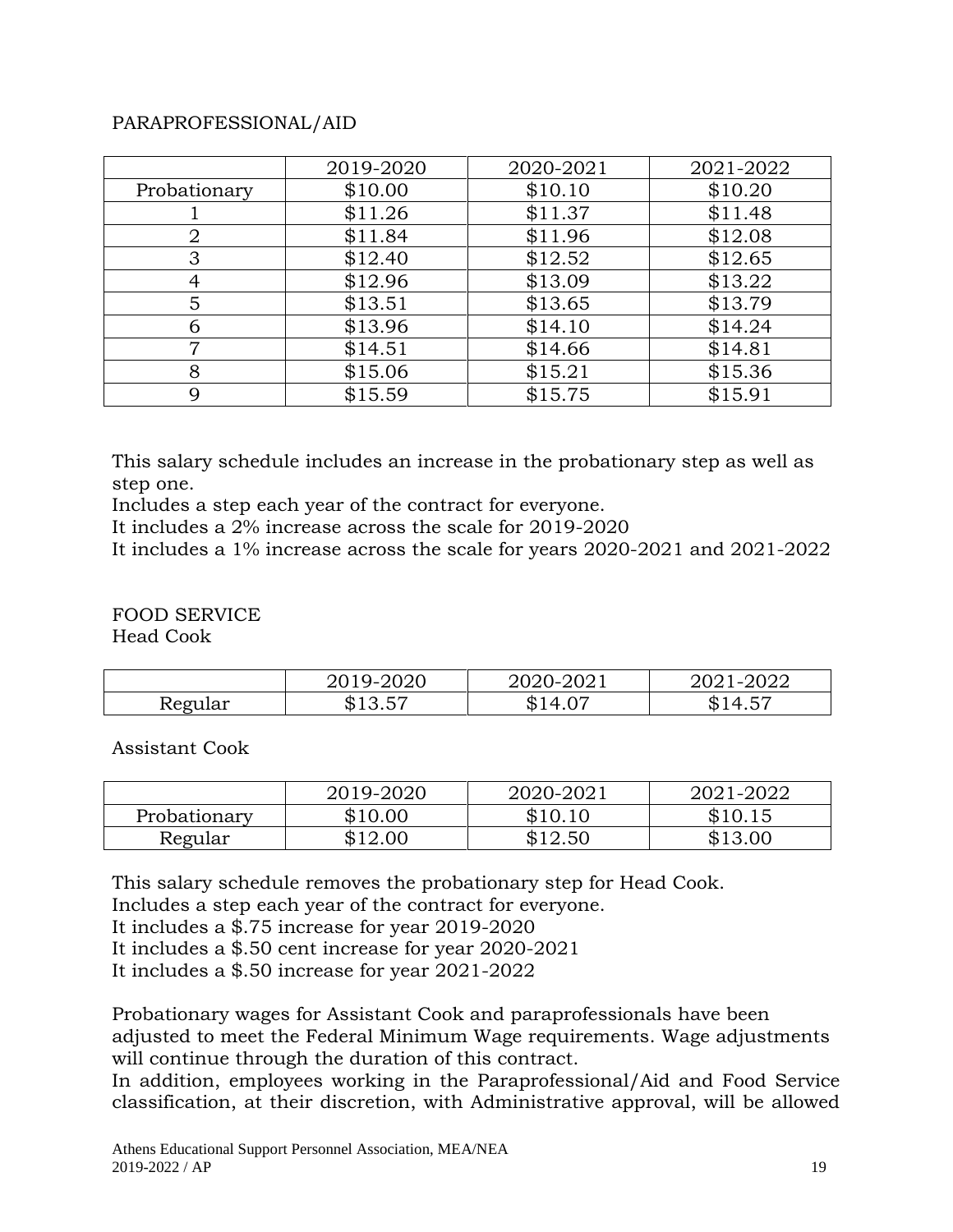to work on Professional Development days, as scheduled on the teachers' calendar.

The step scale for Secretary and Para-Professional/Aide takes effect at the beginning of each school year of this agreement.

- 1. All employees who substitute will be paid for such work at the regular rate paid for such position. If an employee substitutes for a person the day prior to and the day following a holiday, that employee shall receive the holiday pay at the regular rate paid for such position.
- 2. Each school year, the District agrees to reimburse each food service employee up to seventy-five dollars (\$75) to offset the cost associated with the purchase of work related clothing and non-slip shoes.
- 3. An employee who is required to report for work shall be guaranteed compensation for the entire scheduled work shift.
- 4. It shall be the responsibility of the District to assure payment to the employees (including overtime, if appropriate) who work for an activity of an outside organization or of the District or of a school organization.
- 5. Food service employees required to work beyond their regular hours to attend meetings shall be paid for the additional time at their regular hourly rate. Employees required to attend meetings, conferences, trade shows, or other events away from the work site shall be paid at their regular rate for such activities, including travel time, and shall be reimbursed for any necessary expenses incurred.
- 6. Each June, prior to the end of the food service employees' work year, food service employees interested in working extra hours outside of the regular school day may sign up on the extra work roster. The roster will be maintained in accordance with and consistent with the following:
	- a. With the exception of new hires (subsequent to July 1), current employees may only sign up for the ensuing fiscal year prior to the end of the then current school year.
	- b. Any employees refusing more than three (3) offers of extra hours as defined herein shall be removed from the list for the year.
	- c. Extra hours as defined herein shall be rotated based upon seniority of those food service employees on the roster.
	- d. Bargaining unit members on the roster will be asked prior to utilizing non-bargaining unit personnel.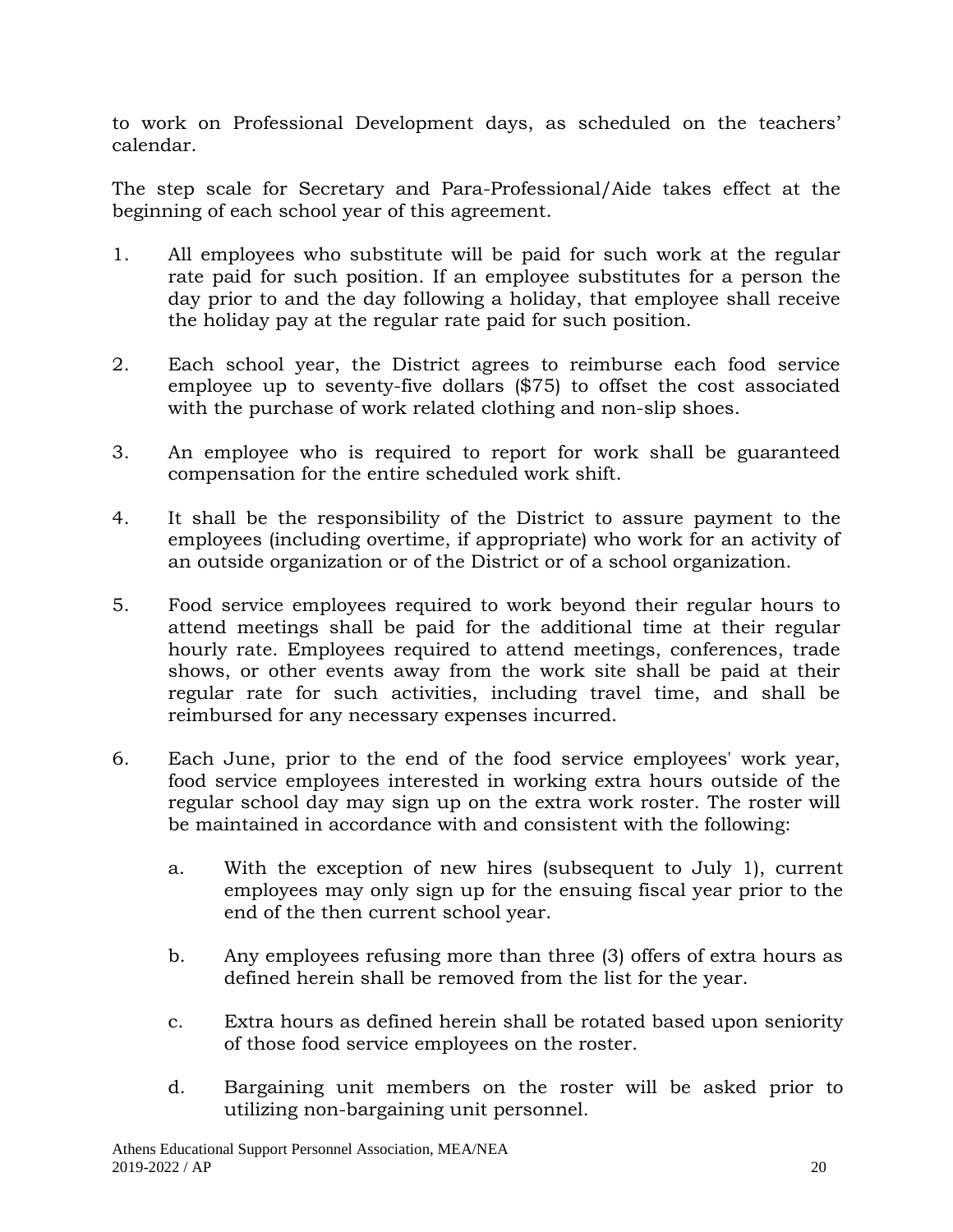- e. Food service employees shall receive their regular hourly rate plus an additional one dollar (\$1) per hour for such work.
- f. Whenever a regularly employed food service employee is absent from work and there is no substitute available to perform the absent worker's duties, those full-time employees assuming the absence worker's duties will be given the opportunity to work for one (1) additional hour at their regular hourly rate of pay.
- 7. Secretarial employees shall be paid pro rata over twenty-six (26), two-(2) week pay periods.
- 8. Secretarial employees shall be paid for eight (8) hours per day with a thirty (30) minute paid lunch period included in the 8-hour day.
- 9. Longevity: Employees who have twelve (12) to twenty-four (24) years of service with the District shall be paid four hundred dollars (\$400), and those employees who have twenty-five (25) years or more of service with the district shall be paid seven hundred dollars (\$700). These longevity payments shall be included in the first December paycheck each year for those employees who qualify.

#### **ARTICLE XII CONTINUITY OF OPERATIONS**

Both parties recognize the desirability of continuous and uninterrupted operation of the instructional program during the normal school year and the avoidance of disputes which threaten to interfere with such operations. Since the parties are establishing a comprehensive Grievance Procedure under which the unresolved disputes may be settled by an impartial third party, the parties have removed the basic cause of work interruptions during the period of this Agreement. The Association accordingly agrees that it will not during the period of this Agreement, directly or indirectly, engage in or assist in any strike, as defined by Section I of the Public Employment Relations Act.

#### **ARTICLE XIII MISCELLANEOUS**

A. This Agreement constitutes the sole and entire existing Agreement between the parties and supersedes all prior practices, whether oral or written, and expresses all obligations of, and restrictions imposed upon, the District and the Association. This Agreement is subject to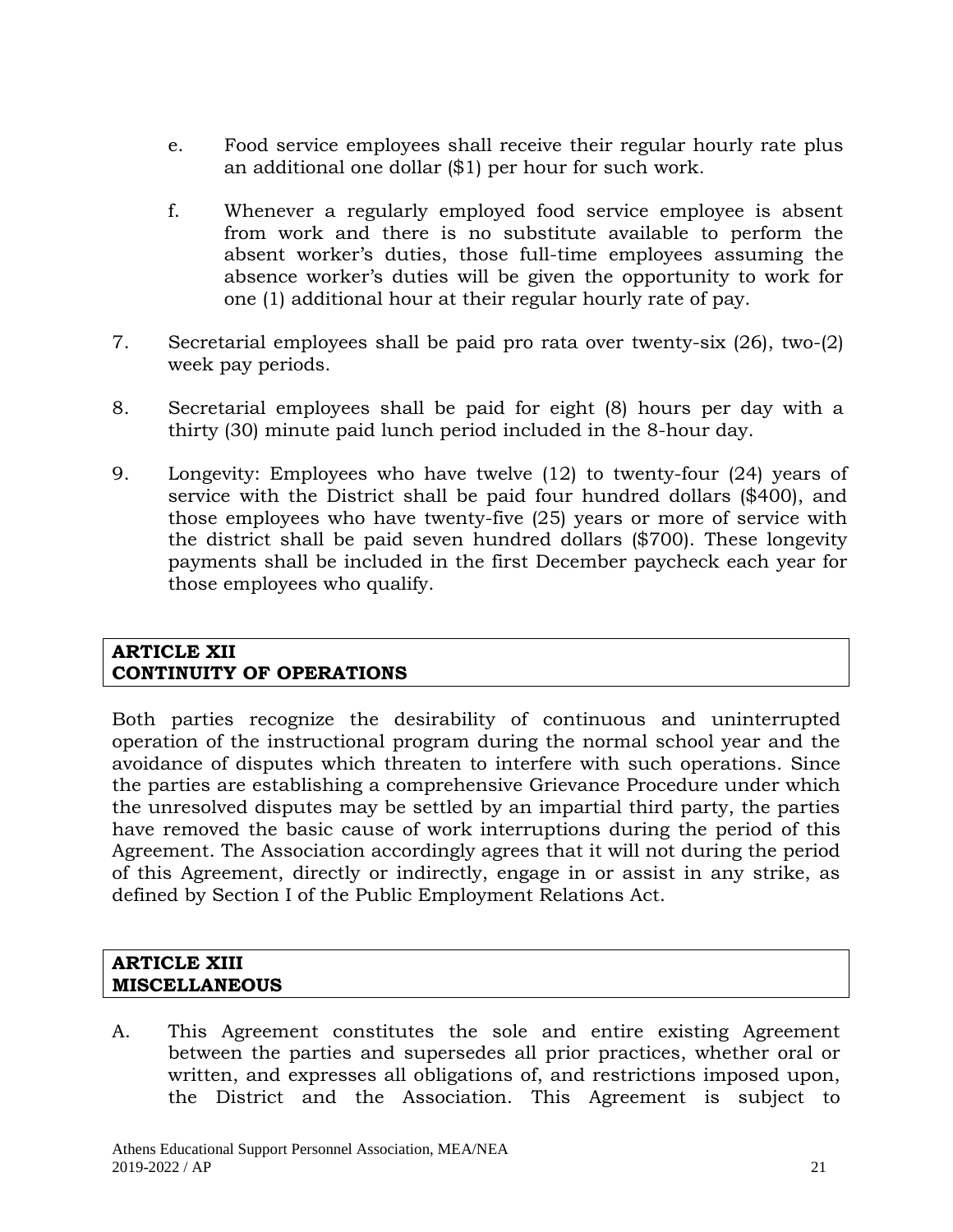amendment, additions, or alterations only by a subsequent written agreement between and executed by the District and the Association. The waiver of any breach, term or condition of the Agreement by either party shall not constitute a precedent in the future enforcement of all its terms and conditions.

- B. Copies of this Agreement shall be printed at the expense of the Board and presented to all bargaining unit members now employed and hereafter employed, by the Board within ten (10) days of the opening of the school year or within thirty (30) days of the ratification of this contract, whichever is the latest of these two dates. Twelve (12) additional copies shall be provided to the Association.
- C. It is agreed that the Board will not subcontract bargaining unit work for the purpose of undermining the members of the Association, and without prior negotiation with the Association over the effects of the subcontracting.
- D. A person who returns to work in the bargaining unit after having resigned or having been discharged shall be regarded as a new employee.
- E. If any provision(s) of this Agreement or any application of the Agreement to any employee shall be found contrary to law, then such provision or application shall be deemed null and void, but all other provisions or applications shall continue in full force and effect; furthermore, the provisions of such law shall supersede to the extent of the conflict the provision(s) of this Agreement and govern the relations of the parties hereunder.
- F. Within the Food Service and Paraprofessional/Aide classifications, providing that if all employees within their respective classification participate in prorating their wages, each classification of employees may have their wages paid pro rata in order to provide for twenty-six (26) twoweek pay periods. A classification may participate in the prorating of wages, provided a request by the Association president is submitted, in writing, prior to June 30<sup>th</sup> of the proceeding contract year. This paragraph may be reopened during the life of this Agreement by mutual agreement of the Board and the Association.